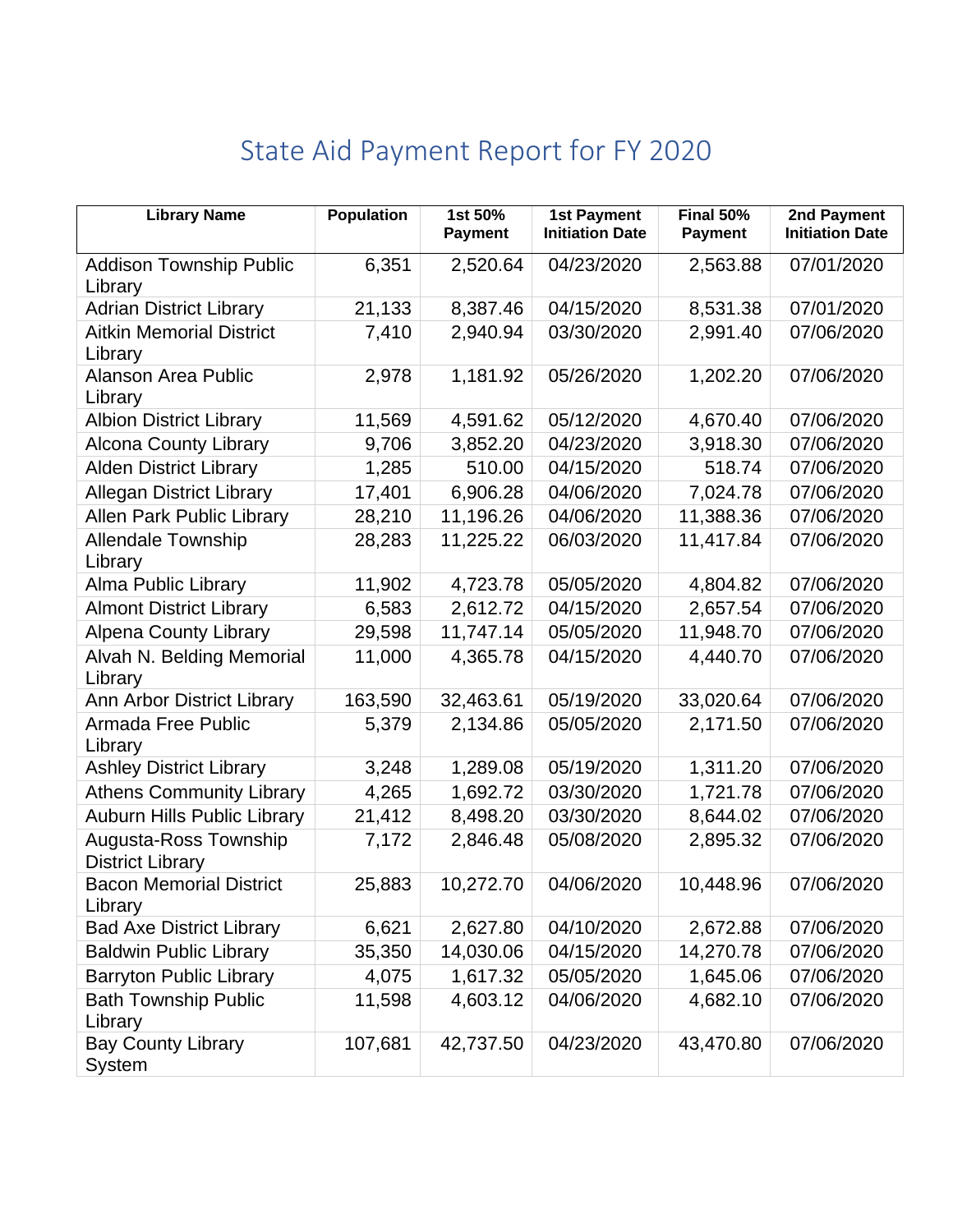| <b>Library Name</b>                                     | <b>Population</b> | 1st 50%<br><b>Payment</b> | <b>1st Payment</b><br><b>Initiation Date</b> | Final 50%<br><b>Payment</b> | 2nd Payment<br><b>Initiation Date</b> |
|---------------------------------------------------------|-------------------|---------------------------|----------------------------------------------|-----------------------------|---------------------------------------|
| <b>Beaver Island District</b><br>Library                | 657               | 260.74                    | 04/15/2020                                   | 265.22                      | 07/06/2020                            |
| <b>Bellaire Public Library</b>                          | 3,769             | 1,495.86                  | 03/25/2020                                   | 1,521.54                    | 07/06/2020                            |
| <b>Belleville Area District</b><br>Library              | 42,361            | 16,812.64                 | 05/05/2020                                   | 17,101.12                   | 07/06/2020                            |
| <b>Bellevue Township Library</b>                        | 3,150             | 1,250.20                  | 05/12/2020                                   | 1,271.64                    | 07/06/2020                            |
| <b>Benton Harbor Public</b><br>Library                  | 24,787            | 9,837.70                  | 04/20/2020                                   | 10,006.50                   | 07/06/2020                            |
| <b>Benzie Shores District</b><br>Library                | 3,811             | 1,512.54                  | 04/10/2020                                   | 1,538.50                    | 07/06/2020                            |
| Benzonia Public Library                                 | 3,623             | 1,437.92                  | 04/10/2020                                   | 1,462.60                    | 07/06/2020                            |
| <b>Berkley Public Library</b>                           | 14,970            | 5,941.44                  | 04/28/2020                                   | 6,043.38                    | 07/06/2020                            |
| <b>Berrien Springs</b><br><b>Community Library</b>      | 9,197             | 3,650.18                  | 03/30/2020                                   | 3,712.82                    | 07/06/2020                            |
| <b>Bessemer Public Library</b>                          | 5,414             | 2,148.76                  | 05/05/2020                                   | 2,185.62                    | 07/06/2020                            |
| <b>Betsie Valley District</b><br>Library                | 2,937             | 1,165.66                  | 04/20/2020                                   | 1,185.66                    | 07/06/2020                            |
| <b>Big Rapids Community</b><br>Library                  | 20,025            | 7,947.72                  | 04/23/2020                                   | 8,084.08                    | 07/06/2020                            |
| <b>Blair Memorial Library</b>                           | 11,825            | 4,693.22                  | 04/20/2020                                   | 4,773.74                    | 07/06/2020                            |
| <b>Bloomfield Township</b><br><b>Public Library</b>     | 41,070            | 16,300.26                 | 04/28/2020                                   | 16,579.94                   | 07/06/2020                            |
| <b>Boyne District Library</b>                           | 7,226             | 2,867.92                  | 04/15/2020                                   | 2,917.12                    | 07/06/2020                            |
| <b>Branch District Library</b>                          | 46,905            | 18,616.12                 | 03/25/2020                                   | 18,935.54                   | 07/06/2020                            |
| <b>Brandon Township Public</b><br>Library               | 15,175            | 6,022.80                  | 04/06/2020                                   | 6,126.14                    | 07/06/2020                            |
| <b>Bridgeport Public Library</b>                        | 12,667            | 5,027.40                  | 04/10/2020                                   | 5,113.66                    | 07/06/2020                            |
| <b>Bridgman Public Library</b>                          | 3,324             | 1,319.26                  | 05/08/2020                                   | 1,341.88                    | 07/06/2020                            |
| <b>Briggs District Library</b>                          | 19,336            | 7,674.26                  | 04/10/2020                                   | 7,805.94                    | 07/06/2020                            |
| <b>Brighton District Library</b>                        | 43,254            | 17,167.08                 | 05/05/2020                                   | 17,461.62                   | 07/06/2020                            |
| <b>Brown City Public Library</b>                        | 4,005             | 1,589.54                  | 04/20/2020                                   | 1,616.80                    | 07/06/2020                            |
| <b>Buchanan District Library</b>                        | 10,090            | 4,004.62                  | 04/23/2020                                   | 4,073.32                    | 07/06/2020                            |
| <b>Bullard Sanford Memorial</b><br>Library              | 9,705             | 3,851.80                  | 05/08/2020                                   | 3,917.90                    | 07/06/2020                            |
| <b>Burr Oak Township</b><br>Library                     | 2,611             | 1,036.26                  | 05/08/2020                                   | 1,054.06                    | 07/06/2020                            |
| <b>Cadillac-Wexford County</b><br><b>Public Library</b> | 35,087            | 13,925.66                 | 05/08/2020                                   | 14,164.62                   | 07/06/2020                            |
| <b>Calumet Public School</b><br>Library                 | 8,692             | 3,449.76                  | 05/05/2020                                   | 3,508.96                    | 07/06/2020                            |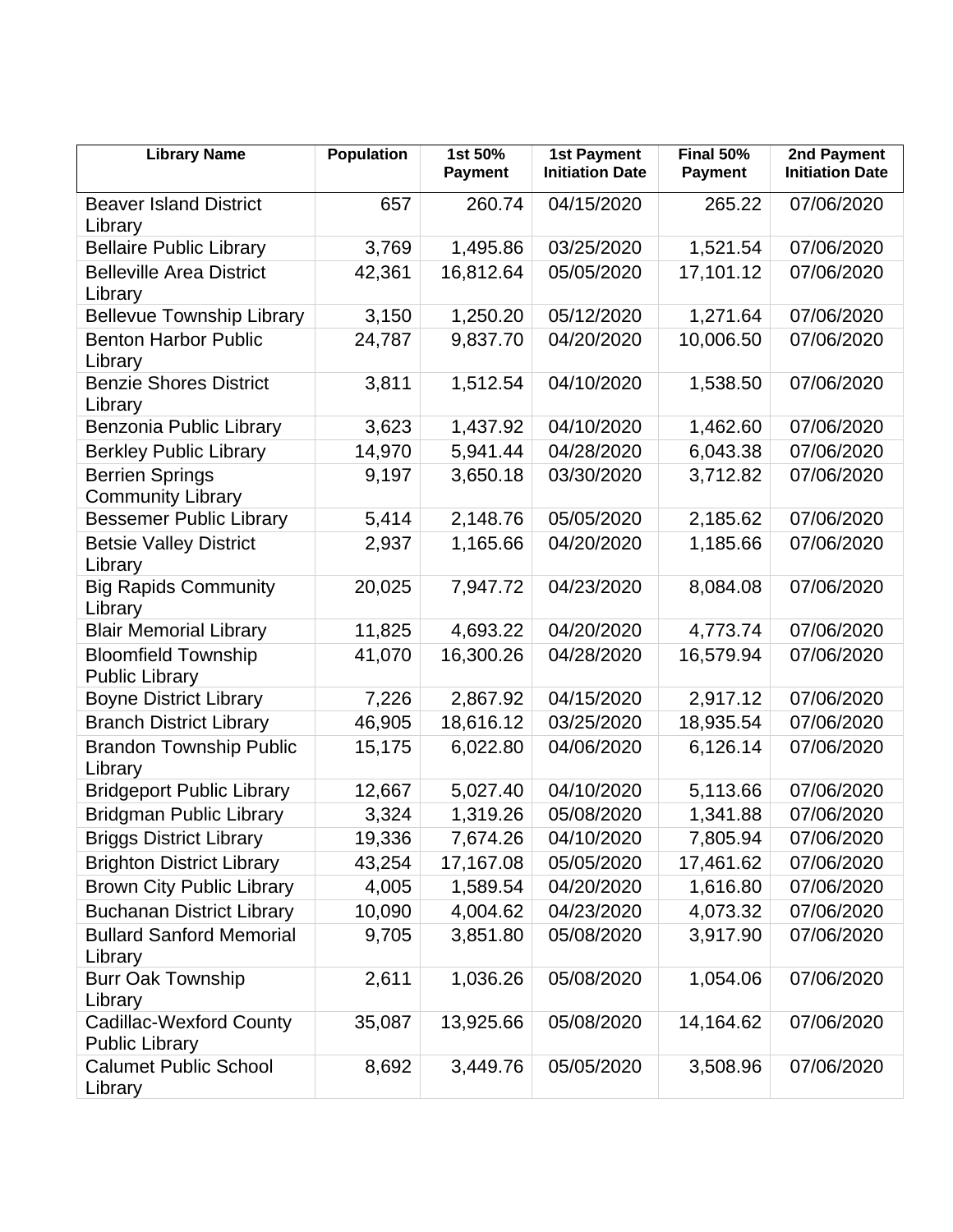| <b>Library Name</b>                                     | <b>Population</b> | 1st 50%<br><b>Payment</b> | <b>1st Payment</b><br><b>Initiation Date</b> | $Final$ 50%<br><b>Payment</b> | 2nd Payment<br><b>Initiation Date</b> |
|---------------------------------------------------------|-------------------|---------------------------|----------------------------------------------|-------------------------------|---------------------------------------|
| <b>Camden Township Library</b>                          | 4,191             | 1,663.36                  | 05/08/2020                                   | 1,691.90                      | 07/06/2020                            |
| <b>Canton Public Library</b>                            | 90,173            | 35,788.76                 | 03/30/2020                                   | 36,402.84                     | 07/06/2020                            |
| <b>Capital Area District</b><br>Libraries               | 238,859           | 94,800.74                 | 04/23/2020                                   | 96,427.36                     | 07/06/2020                            |
| Caro Area District Library                              | 11,833            | 4,696.38                  | 04/23/2020                                   | 4,776.98                      | 07/06/2020                            |
| <b>Carp Lake Township</b><br>Library                    | 722               | 286.54                    | 04/20/2020                                   | 291.46                        | 07/06/2020                            |
| <b>Carson City Public Library</b>                       | 10,857            | 4,309.02                  | 05/05/2020                                   | 4,382.96                      | 07/06/2020                            |
| <b>Cass District Library</b>                            | 38,002            | 15,082.60                 | 04/20/2020                                   | 15,341.40                     | 07/06/2020                            |
| <b>Cedar Springs Public</b><br>Library                  | 9,483             | 3,763.70                  | 05/19/2020                                   | 3,828.28                      | 07/06/2020                            |
| <b>Center Line Public Library</b>                       | 8,257             | 3,277.12                  | 04/15/2020                                   | 3,333.34                      | 07/06/2020                            |
| <b>Central Lake District</b><br>Library                 | 3,995             | 1,585.56                  | 04/23/2020                                   | 1,612.78                      | 07/06/2020                            |
| Charles A. Ransom<br><b>District Library</b>            | 15,068            | 5,980.32                  | 04/23/2020                                   | 6,082.94                      | 07/06/2020                            |
| <b>Charlevoix Public Library</b>                        | 9,810             | 3,893.48                  | 03/30/2020                                   | 3,960.28                      | 07/06/2020                            |
| <b>Charlotte Community</b><br>Library                   | 24,370            | 9,672.20                  | 05/08/2020                                   | 9,838.16                      | 07/06/2020                            |
| <b>Chase Township Public</b><br>Library                 | 1,854             | 735.82                    | 05/12/2020                                   | 748.44                        | 07/06/2020                            |
| Cheboygan Area Public<br>Library                        | 13,894            | 5,514.38                  | 05/12/2020                                   | 5,609.00                      | 07/06/2020                            |
| <b>Chelsea District Library</b>                         | 15,010            | 5,957.30                  | 04/15/2020                                   | 6,059.52                      | 07/06/2020                            |
| <b>Chesterfield Township</b><br>Library                 | 43,381            | 17,217.48                 | 04/06/2020                                   | 17,512.90                     | 07/06/2020                            |
| <b>Chippewa River District</b><br><b>Library System</b> | 51,640            | 20,495.38                 | 03/30/2020                                   | 20,847.06                     | 07/06/2020                            |
| Clarkston Independence<br><b>District Library</b>       | 35,563            | 14,114.58                 | 04/10/2020                                   | 14,356.78                     | 07/06/2020                            |
| <b>Clinton Township Public</b><br>Library               | 3,604             | 1,430.38                  | 04/15/2020                                   | 1,454.92                      | 07/06/2020                            |
| <b>Clinton-Macomb Public</b><br>Library                 | 169,833           | 67,405.00                 | 03/30/2020                                   | 68,561.58                     | 07/06/2020                            |
| <b>Coleman Area Library</b>                             | 4,622             | 1,834.42                  | 04/20/2020                                   | 1,865.90                      | 07/06/2020                            |
| Coloma Public Library                                   | 12,982            | 5,152.42                  | 04/10/2020                                   | 5,240.82                      | 07/06/2020                            |
| <b>Colon Township Library</b>                           | 3,803             | 1,509.36                  | 05/12/2020                                   | 1,535.26                      | 07/06/2020                            |
| Columbia Township<br>Library                            | 2,373             | 941.80                    | 04/20/2020                                   | 957.98                        | 07/06/2020                            |
| <b>Commerce Township</b><br><b>Community Library</b>    | 40,186            | 15,949.42                 | 05/05/2020                                   | 16,223.08                     | 07/06/2020                            |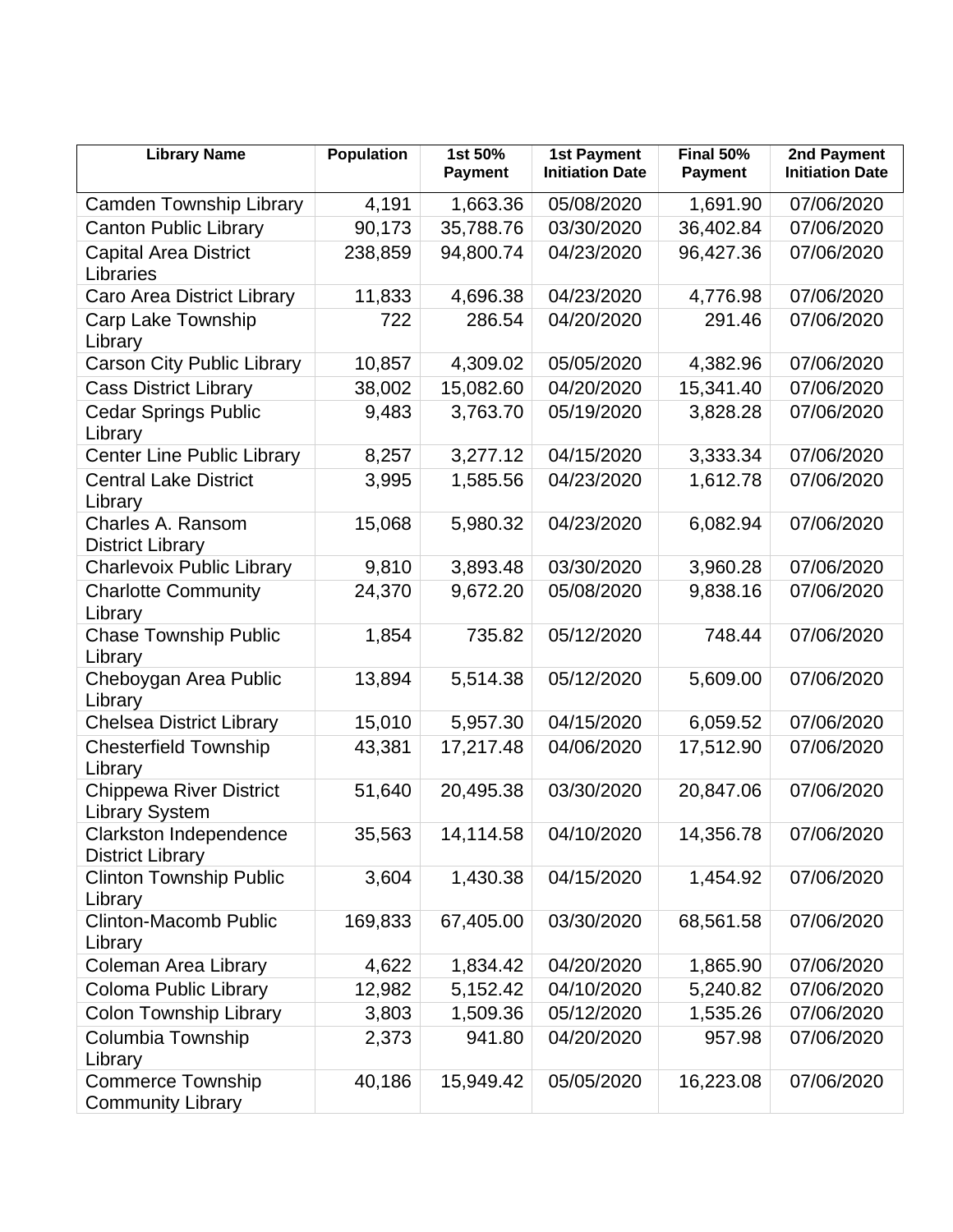| <b>Library Name</b>                                       | <b>Population</b> | 1st 50%<br><b>Payment</b> | <b>1st Payment</b><br><b>Initiation Date</b> | Final 50%<br><b>Payment</b> | 2nd Payment<br><b>Initiation Date</b> |
|-----------------------------------------------------------|-------------------|---------------------------|----------------------------------------------|-----------------------------|---------------------------------------|
| <b>Community District Library</b>                         | 28,263            | 11,217.30                 | 04/23/2020                                   | 11,409.76                   | 07/06/2020                            |
| <b>Comstock Township</b><br>Library                       | 14,854            | 5,895.40                  | 04/06/2020                                   | 5,996.54                    | 07/06/2020                            |
| <b>Constantine Township</b><br>Library                    | 4,986             | 1,978.88                  | 05/05/2020                                   | 2,012.84                    | 07/06/2020                            |
| <b>Coopersville Area District</b><br>Library              | 11,862            | 4,707.90                  | 04/10/2020                                   | 4,788.68                    | 07/06/2020                            |
| <b>Cromaine District Library</b>                          | 26,391            | 10,474.32                 | 04/10/2020                                   | 10,654.04                   | 07/06/2020                            |
| <b>Crooked Tree District</b><br>Library                   | 3,953             | 1,568.90                  | 04/23/2020                                   | 1,595.82                    | 07/06/2020                            |
| <b>Croton Township Library</b>                            | 3,228             | 1,281.16                  | 05/19/2020                                   | 1,303.14                    | 07/06/2020                            |
| <b>Crystal Falls District</b><br><b>Community Library</b> | 3,453             | 1,370.46                  | 04/28/2020                                   | 1,393.96                    | 07/06/2020                            |
| <b>Curtis Township Library</b>                            | 1,236             | 490.54                    | 05/05/2020                                   | 498.96                      | 07/06/2020                            |
| Darcy Library of Beulah                                   | 3,179             | 1,261.70                  | 03/30/2020                                   | 1,283.36                    | 07/06/2020                            |
| Dearborn Heights City<br>Libraries                        | 57,774            | 22,929.92                 | 05/12/2020                                   | 23,323.36                   | 07/06/2020                            |
| Dearborn Public Library                                   | 98,153            | 38,955.94                 | 05/12/2020                                   | 39,624.36                   | 07/06/2020                            |
| Deckerville Public Library                                | 4,514             | 1,791.56                  | 05/26/2020                                   | 1,822.30                    | 07/06/2020                            |
| <b>Delta Township District</b><br>Library                 | 32,799            | 13,017.58                 | 03/25/2020                                   | 13,240.94                   | 07/06/2020                            |
| <b>Delton District Library</b>                            | 10,021            | 3,977.22                  | 04/20/2020                                   | 4,045.46                    | 07/06/2020                            |
| <b>Detroit Public Library</b>                             | 713,777           | 283,290.94                | 05/05/2020                                   | 288,151.76                  | 07/06/2020                            |
| <b>DeWitt District Library</b>                            | 20,542            | 8,152.90                  | 05/08/2020                                   | 8,292.80                    | 07/06/2020                            |
| <b>Dexter District Library</b>                            | 19,591            | 7,775.46                  | 03/25/2020                                   | 7,908.88                    | 07/06/2020                            |
| <b>Dickinson County Library</b>                           | 26,168            | 10,385.80                 | 05/05/2020                                   | 10,564.02                   | 07/06/2020                            |
| Dorothy Hull Library -<br><b>Windsor Township</b>         | 6,838             | 2,713.92                  | 04/23/2020                                   | 2,760.50                    | 07/06/2020                            |
| Dorr Township Library                                     | 7,439             | 2,952.46                  | 04/15/2020                                   | 3,003.12                    | 07/06/2020                            |
| Dowagiac District Library                                 | 13,306            | 5,281.00                  | 05/12/2020                                   | 5,371.62                    | 07/06/2020                            |
| <b>Dowling Public Library</b>                             | 4,869             | 1,932.44                  | 04/20/2020                                   | 1,965.60                    | 07/06/2020                            |
| Dryden Township Library                                   | 4,768             | 1,892.36                  | 04/06/2020                                   | 1,924.84                    | 07/06/2020                            |
| <b>East Lansing Public</b><br>Library                     | 48,579            | 19,280.50                 | 04/23/2020                                   | 19,611.34                   | 07/06/2020                            |
| <b>Eastpointe Memorial</b><br>Library                     | 32,442            | 12,875.90                 | 05/12/2020                                   | 13,096.82                   | 07/06/2020                            |
| <b>Eaton Rapids Area District</b><br>Library              | 12,670            | 5,028.58                  | 04/10/2020                                   | 5,114.86                    | 07/06/2020                            |
| Eau Claire District Library                               | 7,392             | 2,933.80                  | 04/06/2020                                   | 2,984.14                    | 07/06/2020                            |
| <b>Ecorse Public Library</b>                              | 9,512             | 3,775.20                  | 05/08/2020                                   | 3,839.98                    | 07/06/2020                            |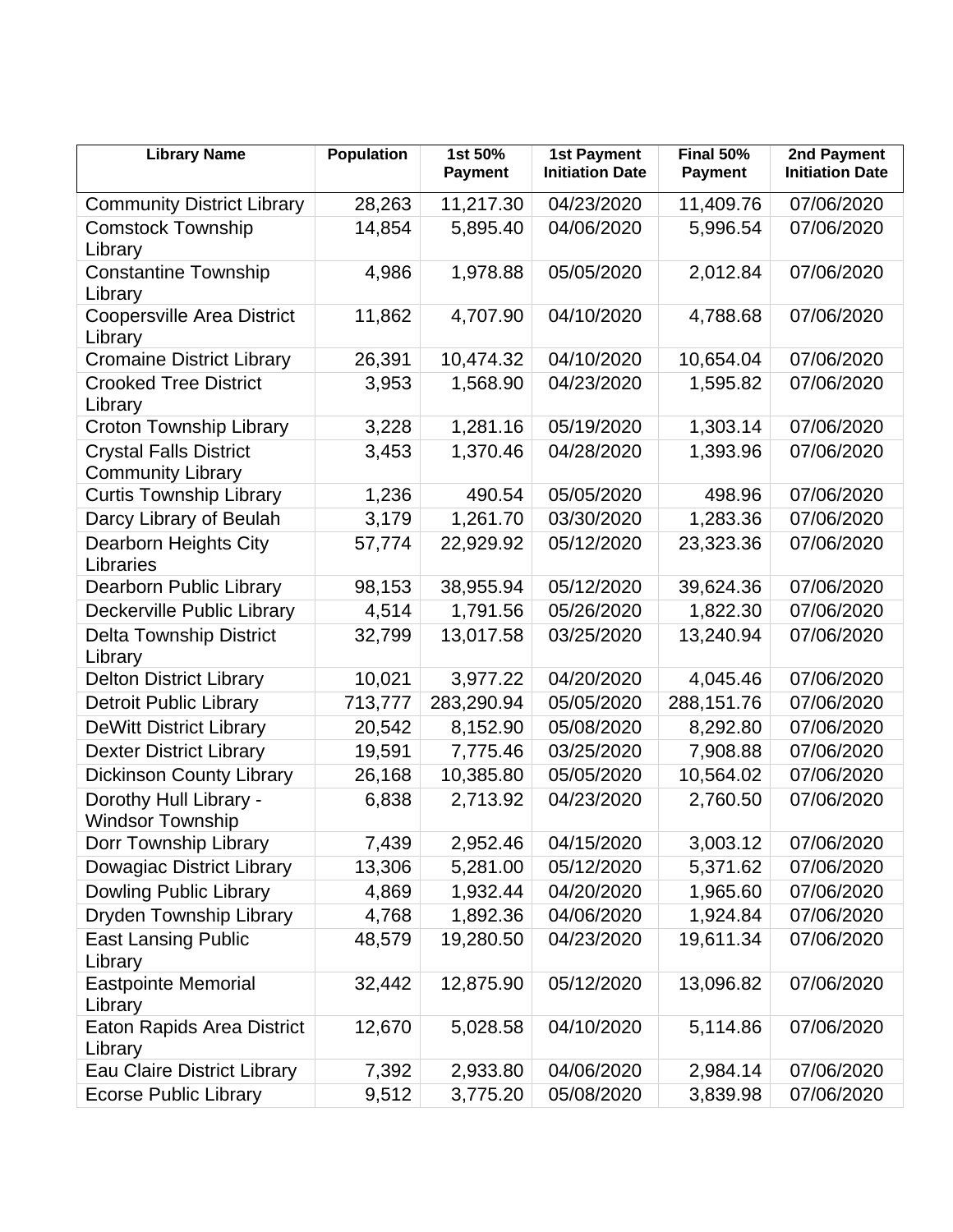| <b>Library Name</b>                                      | <b>Population</b> | 1st 50%<br><b>Payment</b> | <b>1st Payment</b><br><b>Initiation Date</b> | Final 50%<br><b>Payment</b> | 2nd Payment<br><b>Initiation Date</b> |
|----------------------------------------------------------|-------------------|---------------------------|----------------------------------------------|-----------------------------|---------------------------------------|
| <b>Elk Rapids District Library</b>                       | 5,432             | 2,155.90                  | 04/28/2020                                   | 2,192.88                    | 07/06/2020                            |
| <b>Elk Township Library</b>                              | 2,769             | 1,098.98                  | 04/23/2020                                   | 1,117.84                    | 07/06/2020                            |
| <b>Elsie Public Library</b>                              | 3,738             | 1,483.56                  | 03/30/2020                                   | 1,509.02                    | 07/06/2020                            |
| Escanaba Public Library                                  | 25,830            | 10,251.66                 | 05/12/2020                                   | 10,427.56                   | 07/06/2020                            |
| <b>Evart Public Library</b>                              | 7,717             | 3,062.80                  | 04/15/2020                                   | 3,115.34                    | 07/06/2020                            |
| <b>Fairgrove District Library</b>                        | 3,112             | 1,235.12                  | 04/23/2020                                   | 1,256.30                    | 07/06/2020                            |
| <b>Farmington Community</b><br>Library                   | 90,112            | 35,764.54                 | 05/19/2020                                   | 36,378.20                   | 07/06/2020                            |
| <b>Fennville District Library</b>                        | 14,230            | 5,647.74                  | 03/30/2020                                   | 5,744.64                    | 07/06/2020                            |
| <b>Ferndale Area District</b><br>Library                 | 19,900            | 7,898.10                  | 05/08/2020                                   | 8,033.62                    | 07/06/2020                            |
| <b>Fife Lake Public Library</b>                          | 2,791             | 1,107.70                  | 05/12/2020                                   | 1,126.72                    | 07/06/2020                            |
| <b>Flat River Community</b><br>Library                   | 17,626            | 6,995.58                  | 03/25/2020                                   | 7,115.60                    | 07/06/2020                            |
| <b>Flat Rock Public Library</b>                          | 17,823            | 7,073.76                  | 05/19/2020                                   | 7,195.14                    | 07/06/2020                            |
| <b>Flint Public Library</b>                              | 102,434           | 40,655.02                 | 04/28/2020                                   | 41,352.60                   | 07/06/2020                            |
| Forsyth Township Public<br>Library                       | 6,164             | 2,446.42                  | 04/10/2020                                   | 2,488.40                    | 07/06/2020                            |
| <b>Fowlerville District Library</b>                      | 17,068            | 6,774.10                  | 04/20/2020                                   | 6,890.34                    | 07/06/2020                            |
| Frankenmuth James E.<br><b>Wickson District Library</b>  | 7,824             | 3,105.26                  | 04/23/2020                                   | 3,158.54                    | 07/06/2020                            |
| <b>Franklin Public Library</b>                           | 3,150             | 1,250.20                  | 04/20/2020                                   | 1,271.64                    | 07/06/2020                            |
| <b>Fraser Public Library</b>                             | 14,480            | 5,746.96                  | 05/05/2020                                   | 5,845.56                    | 07/06/2020                            |
| <b>Freeport District Library</b>                         | 5,641             | 2,238.84                  | 04/15/2020                                   | 2,277.26                    | 07/06/2020                            |
| <b>Fremont Area District</b><br>Library                  | 13,326            | 5,288.94                  | 04/23/2020                                   | 5,379.70                    | 07/06/2020                            |
| <b>Fruitport District Library</b>                        | 13,598            | 5,396.90                  | 03/25/2020                                   | 5,489.50                    | 07/06/2020                            |
| Galesburg/Charleston<br><b>Memorial District Library</b> | 9,476             | 3,760.92                  | 06/03/2020                                   | 3,825.46                    | 07/06/2020                            |
| <b>Galien Township Public</b><br>Library                 | 3,043             | 1,207.72                  | 04/06/2020                                   | 1,228.44                    | 07/06/2020                            |
| <b>Garden City Public Library</b>                        | 27,692            | 10,990.66                 | 04/20/2020                                   | 11,179.26                   | 07/06/2020                            |
| <b>Gary Byker Memorial</b><br>Library of Hudsonville     | 10,983            | 4,359.04                  | 04/10/2020                                   | 4,433.82                    | 07/06/2020                            |
| <b>Genesee District Library</b>                          | 332,567           | 131,992.50                | 04/06/2020                                   | 134,257.28                  | 07/06/2020                            |
| George W. Spindler<br><b>Memorial Library</b>            | 2,047             | 812.42                    | 04/15/2020                                   | 826.36                      | 07/06/2020                            |
| Georgetown Township<br><b>Public Library</b>             | 46,985            | 18,647.86                 | 04/15/2020                                   | 18,967.84                   | 07/06/2020                            |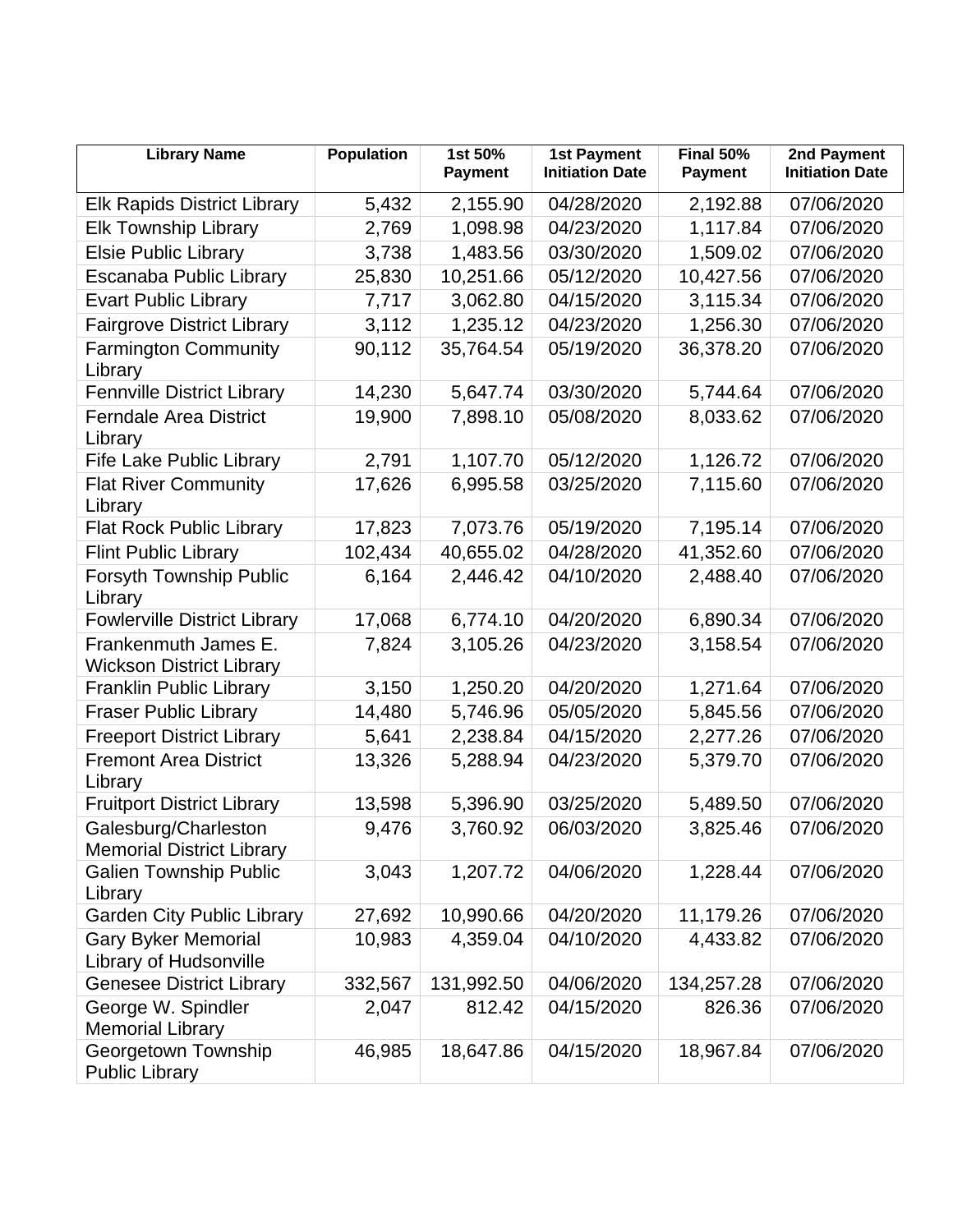| <b>Library Name</b>                                 | <b>Population</b> | 1st 50%<br><b>Payment</b> | <b>1st Payment</b><br><b>Initiation Date</b> | Final 50%<br><b>Payment</b> | 2nd Payment<br><b>Initiation Date</b> |
|-----------------------------------------------------|-------------------|---------------------------|----------------------------------------------|-----------------------------|---------------------------------------|
| <b>Gladstone School &amp; Public</b><br>Library     | 11,239            | 4,460.64                  | 03/30/2020                                   | 4,537.18                    | 07/06/2020                            |
| <b>Gladwin County District</b><br>Library           | 25,692            | 10,196.88                 | 05/08/2020                                   | 10,371.86                   | 07/06/2020                            |
| <b>Glen Lake Community</b><br>Library               | 3,650             | 1,448.64                  | 04/23/2020                                   | 1,473.50                    | 07/06/2020                            |
| <b>Goodland Township</b><br>Library                 | 1,828             | 725.50                    | 04/28/2020                                   | 737.96                      | 07/06/2020                            |
| <b>Grace A. Dow Memorial</b><br>Library             | 76,707            | 30,444.24                 | 05/12/2020                                   | 30,966.60                   | 07/06/2020                            |
| <b>Grand Ledge Area District</b><br>Library         | 15,959            | 6,333.96                  | 05/08/2020                                   | 6,442.64                    | 07/06/2020                            |
| <b>Grand Rapids Public</b><br>Library               | 188,040           | 74,631.18                 | 04/06/2020                                   | 75,911.74                   | 07/06/2020                            |
| <b>Grant Area District Library</b>                  | 8,875             | 3,522.38                  | 05/12/2020                                   | 3,582.82                    | 07/06/2020                            |
| <b>Grosse Pointe Public</b><br>Library              | 51,133            | 20,294.16                 | 05/08/2020                                   | 20,642.38                   | 07/06/2020                            |
| <b>Hackley Public Library</b>                       | 40,898            | 16,232.00                 | 05/08/2020                                   | 16,510.52                   | 07/06/2020                            |
| <b>Hamburg Township</b><br>Library                  | 21,165            | 8,400.16                  | 03/30/2020                                   | 8,544.30                    | 07/06/2020                            |
| <b>Hamtramck Public Library</b>                     | 22,423            | 8,899.46                  | 05/12/2020                                   | 9,052.16                    | 07/06/2020                            |
| <b>Harbor Beach Area</b><br><b>District Library</b> | 6,119             | 2,428.56                  | 04/06/2020                                   | 2,470.24                    | 07/06/2020                            |
| Harper Woods Public<br>Library                      | 14,236            | 5,650.12                  | 04/28/2020                                   | 5,747.06                    | 07/06/2020                            |
| <b>Harrison District Library</b>                    | 12,920            | 5,127.80                  | 04/28/2020                                   | 5,215.80                    | 07/06/2020                            |
| <b>Harrison Township Public</b><br>Library          | 24,587            | 9,758.32                  | 04/06/2020                                   | 9,925.76                    | 07/06/2020                            |
| Hart Area Public Library                            | 8,133             | 3,227.90                  | 05/08/2020                                   | 3,283.28                    | 07/06/2020                            |
| <b>Hartford Public Library</b>                      | 6,582             | 2,612.32                  | 04/20/2020                                   | 2,657.14                    | 07/06/2020                            |
| <b>Hastings Public Library</b>                      | 13,233            | 5,252.04                  | 05/05/2020                                   | 5,342.16                    | 07/06/2020                            |
| <b>Hazel Park Memorial</b><br>Library               | 16,422            | 6,517.72                  | 05/12/2020                                   | 6,629.56                    | 07/06/2020                            |
| <b>Henika District Library</b>                      | 7,135             | 2,831.80                  | 05/05/2020                                   | 2,880.38                    | 07/06/2020                            |
| <b>Herrick District Library</b>                     | 102,423           | 40,650.66                 | 03/30/2020                                   | 41,348.16                   | 07/06/2020                            |
| <b>Hesperia Community</b><br>Library                | 5,933             | 2,354.74                  | 05/05/2020                                   | 2,395.14                    | 07/06/2020                            |
| <b>Highland Township Public</b><br>Library          | 19,202            | 7,621.08                  | 05/08/2020                                   | 7,751.84                    | 07/06/2020                            |
| <b>Hillsdale Community</b><br>Library               | 11,870            | 4,711.08                  | 04/23/2020                                   | 4,791.90                    | 07/06/2020                            |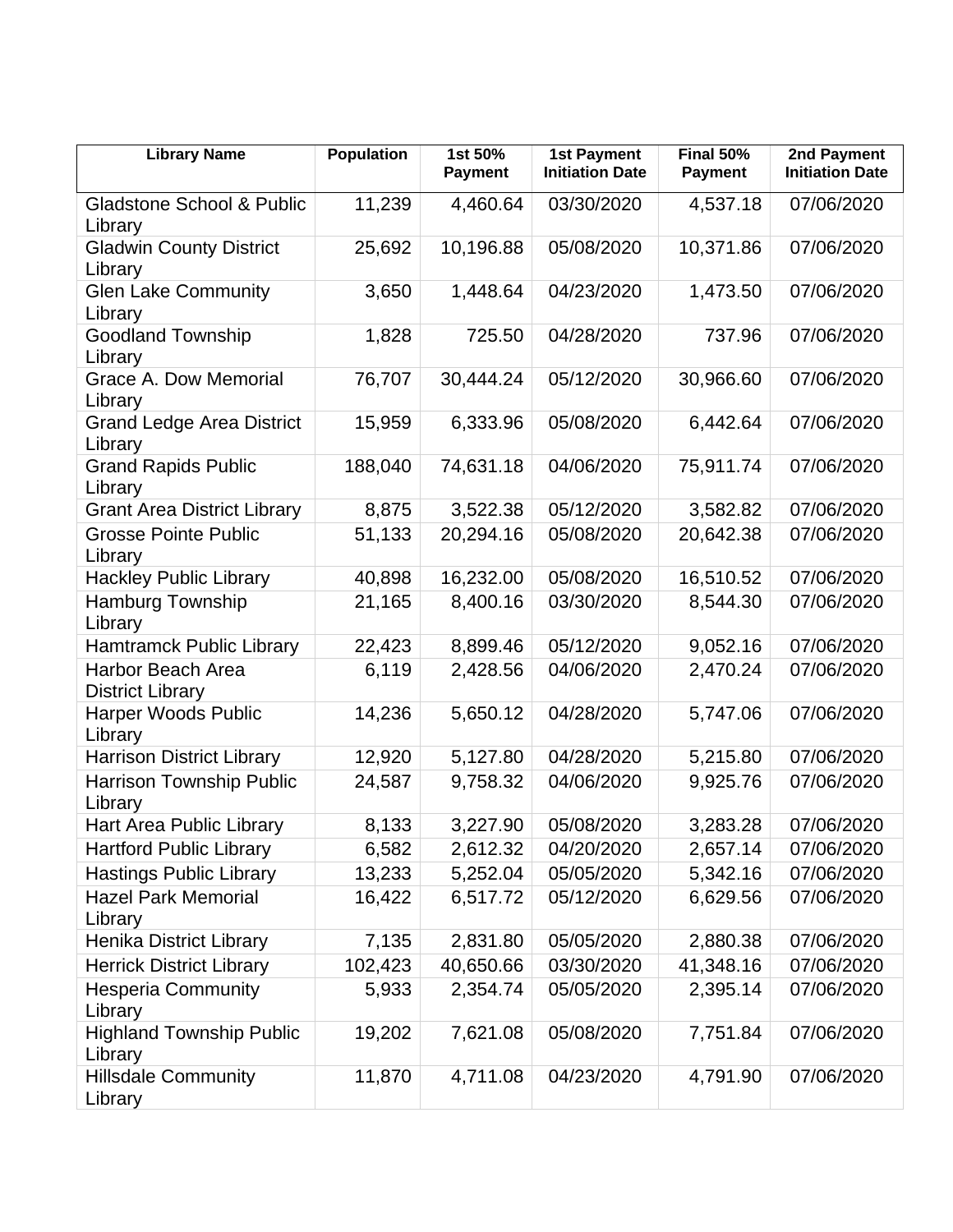| <b>Library Name</b>                                | <b>Population</b> | 1st 50%<br><b>Payment</b> | <b>1st Payment</b><br><b>Initiation Date</b> | Final 50%<br><b>Payment</b> | 2nd Payment<br><b>Initiation Date</b> |
|----------------------------------------------------|-------------------|---------------------------|----------------------------------------------|-----------------------------|---------------------------------------|
| <b>Holly Township Library</b>                      | 23,088            | 9,163.38                  | 04/10/2020                                   | 9,320.62                    | 07/06/2020                            |
| Home Township Library                              | 4,220             | 1,674.86                  | 03/30/2020                                   | 1,703.60                    | 07/06/2020                            |
| <b>Homer Public Library</b>                        | 3,926             | 1,558.18                  | 03/30/2020                                   | 1,584.92                    | 07/06/2020                            |
| <b>Hopkins District Library</b>                    | 4,610             | 1,829.66                  | 04/20/2020                                   | 1,861.04                    | 07/06/2020                            |
| <b>Houghton Lake Public</b><br>Library             | 15,322            | 6,081.14                  | 03/30/2020                                   | 6,185.48                    | 07/06/2020                            |
| <b>Howard Miller Library</b>                       | 22,115            | 8,777.22                  | 05/05/2020                                   | 8,927.82                    | 07/06/2020                            |
| <b>Howe Memorial Library</b>                       | 5,531             | 2,195.18                  | 04/06/2020                                   | 2,232.86                    | 07/06/2020                            |
| <b>Howell Carnegie District</b><br>Library         | 52,529            | 20,848.22                 | 05/12/2020                                   | 21,205.94                   | 07/06/2020                            |
| <b>Hudson Carnegie District</b><br>Library         | 5,107             | 2,026.90                  | 05/08/2020                                   | 2,061.68                    | 07/06/2020                            |
| <b>Huntington Woods Public</b><br>Library          | 8,764             | 3,478.34                  | 04/23/2020                                   | 3,538.02                    | 07/06/2020                            |
| Indian River Area Library                          | 3,038             | 1,205.74                  | 03/30/2020                                   | 1,226.44                    | 07/06/2020                            |
| Interlochen Public Library                         | 5,784             | 2,295.60                  | 05/08/2020                                   | 2,335.00                    | 07/06/2020                            |
| Ionia Community Library                            | 21,871            | 8,680.38                  | 03/30/2020                                   | 8,829.32                    | 07/06/2020                            |
| <b>losco-Arenac District</b><br>Library            | 41,786            | 16,584.44                 | 04/23/2020                                   | 16,869.00                   | 07/06/2020                            |
| Ironwood Carnegie Library                          | 5,713             | 2,267.42                  | 05/08/2020                                   | 2,306.32                    | 07/06/2020                            |
| <b>Ishpeming Carnegie</b><br><b>Public Library</b> | 13,600            | 5,397.70                  | 03/25/2020                                   | 5,490.32                    | 07/06/2020                            |
| J. C. Wheeler Public<br>Library                    | 6,443             | 2,557.16                  | 05/08/2020                                   | 2,601.02                    | 07/06/2020                            |
| <b>Jackson District Library</b>                    | 160,248           | 63,600.82                 | 05/08/2020                                   | 64,692.10                   | 07/06/2020                            |
| Jacquelin E. Opperman<br><b>Memorial Library</b>   | 4,080             | 1,619.30                  | 04/23/2020                                   | 1,647.08                    | 07/06/2020                            |
| Jonesville District Library                        | 5,210             | 2,067.78                  | 04/15/2020                                   | 2,103.26                    | 07/06/2020                            |
| <b>Jordan Valley District</b><br>Library           | 6,997             | 2,777.02                  | 03/30/2020                                   | 2,824.68                    | 07/06/2020                            |
| Kalamazoo Public Library                           | 116,445           | 46,215.84                 | 04/06/2020                                   | 47,008.84                   | 07/06/2020                            |
| Kalkaska County Library                            | 17,153            | 6,807.84                  | 05/08/2020                                   | 6,924.66                    | 07/06/2020                            |
| <b>Kent District Library</b>                       | 395,660           | 157,033.48                | 05/08/2020                                   | 159,727.94                  | 07/06/2020                            |
| L'Anse Area School-Public<br>Library               | 8,807             | 3,495.40                  | 05/12/2020                                   | 3,555.38                    | 07/06/2020                            |
| Laingsburg Public Library                          | 9,555             | 3,792.28                  | 04/10/2020                                   | 3,857.34                    | 07/06/2020                            |
| Lake Linden-Hubbell<br>School/Public Library       | 3,730             | 1,480.38                  | 05/08/2020                                   | 1,505.80                    | 07/06/2020                            |
| Lake Odessa Community<br>Library                   | 4,168             | 1,654.22                  | 03/25/2020                                   | 1,682.62                    | 07/06/2020                            |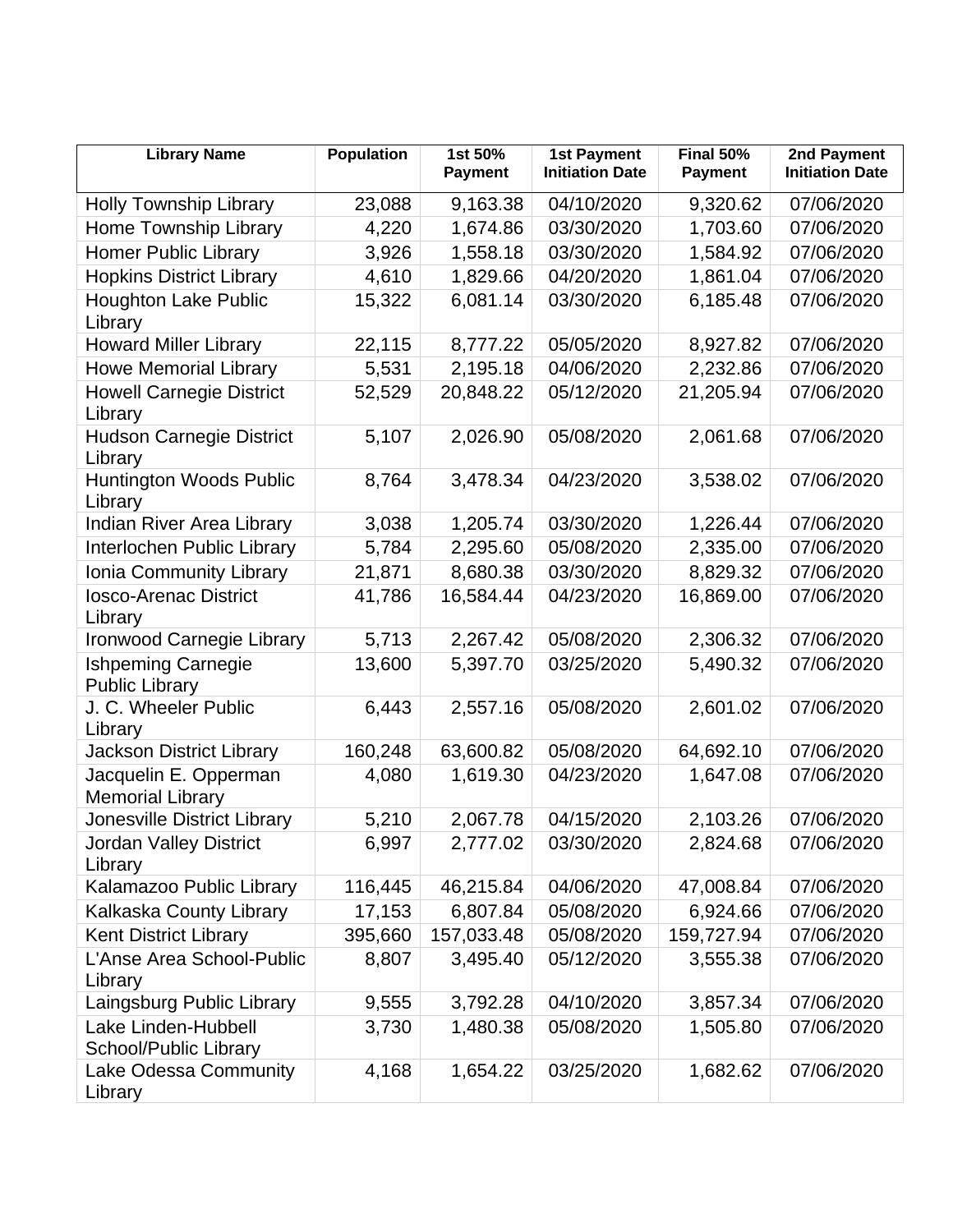| <b>Library Name</b>                          | <b>Population</b> | 1st 50%<br><b>Payment</b> | <b>1st Payment</b><br><b>Initiation Date</b> | Final 50%<br><b>Payment</b> | 2nd Payment<br><b>Initiation Date</b> |
|----------------------------------------------|-------------------|---------------------------|----------------------------------------------|-----------------------------|---------------------------------------|
| <b>Lapeer District Library</b>               | 60,006            | 23,815.78                 | 05/12/2020                                   | 24,224.42                   | 07/06/2020                            |
| <b>Lawrence Memorial Public</b><br>Library   | 2,735             | 1,085.48                  | 05/26/2020                                   | 1,104.10                    | 07/06/2020                            |
| <b>Lawton Public Library</b>                 | 1,900             | 754.08                    | 04/28/2020                                   | 767.02                      | 07/06/2020                            |
| Leanna Hicks Public<br>Library of Inkster    | 25,369            | 10,068.70                 | 04/10/2020                                   | 10,241.46                   | 07/06/2020                            |
| Leelanau Township<br>Library                 | 2,027             | 804.48                    | 05/08/2020                                   | 818.28                      | 07/06/2020                            |
| Leighton Township Library                    | 4,934             | 1,958.24                  | 04/23/2020                                   | 1,991.84                    | 07/06/2020                            |
| <b>Leland Township Public</b><br>Library     | 5,857             | 2,324.58                  | 04/28/2020                                   | 2,364.46                    | 07/06/2020                            |
| <b>Lenawee District Library</b>              | 40,771            | 16,181.60                 | 04/28/2020                                   | 16,459.24                   | 07/06/2020                            |
| Lenox Township Library                       | 10,470            | 4,155.42                  | 05/08/2020                                   | 4,226.72                    | 07/06/2020                            |
| <b>LeRoy Community Library</b>               | 1,212             | 481.02                    | 06/03/2020                                   | 489.28                      | 07/06/2020                            |
| Lincoln Park Public Library                  | 38,144            | 15,138.96                 | 05/19/2020                                   | 15,398.72                   | 07/06/2020                            |
| <b>Lincoln Township Public</b><br>Library    | 22,258            | 8,833.96                  | 04/20/2020                                   | 8,985.54                    | 07/06/2020                            |
| <b>Litchfield District Library</b>           | 2,372             | 941.42                    | 04/28/2020                                   | 957.56                      | 07/06/2020                            |
| Livonia Public Library                       | 96,942            | 38,475.30                 | 03/30/2020                                   | 39,135.48                   | 07/06/2020                            |
| Lois Wagner Memorial<br>Library              | 11,581            | 4,596.38                  | 05/08/2020                                   | 4,675.24                    | 07/06/2020                            |
| <b>Loutit District Library</b>               | 35,540            | 14,105.46                 | 04/20/2020                                   | 14,347.48                   | 07/06/2020                            |
| Luther Area Public Library                   | 4,141             | 1,643.52                  | 05/26/2020                                   | 1,671.72                    | 07/06/2020                            |
| Lyon Township Public<br>Library              | 14,545            | 5,772.76                  | 04/28/2020                                   | 5,871.80                    | 07/06/2020                            |
| <b>Lyons Township District</b><br>Library    | 3,667             | 1,455.38                  | 05/05/2020                                   | 1,480.36                    | 07/06/2020                            |
| M. Alice Chapin Memorial<br>Library          | 4,197             | 1,665.74                  | 03/30/2020                                   | 1,694.32                    | 07/06/2020                            |
| <b>MacDonald Public Library</b>              | 13,452            | 5,338.96                  | 05/08/2020                                   | 5,430.56                    | 07/06/2020                            |
| <b>Mackinac Island Public</b><br>Library     | 492               | 195.26                    | 05/05/2020                                   | 198.62                      | 07/06/2020                            |
| <b>Mackinaw Area Public</b><br>Library       | 5,068             | 2,011.42                  | 04/15/2020                                   | 2,045.94                    | 07/06/2020                            |
| <b>Madison Heights Public</b><br>Library     | 29,694            | 11,785.24                 | 05/12/2020                                   | 11,987.46                   | 07/06/2020                            |
| Mancelona Township<br>Library                | 4,968             | 1,971.74                  | 05/19/2020                                   | 2,005.58                    | 07/06/2020                            |
| <b>Manistee County Library</b>               | 22,995            | 9,126.48                  | 05/08/2020                                   | 9,283.08                    | 07/06/2020                            |
| Manistique School &<br><b>Public Library</b> | 8,344             | 3,311.64                  | 05/05/2020                                   | 3,368.46                    | 07/06/2020                            |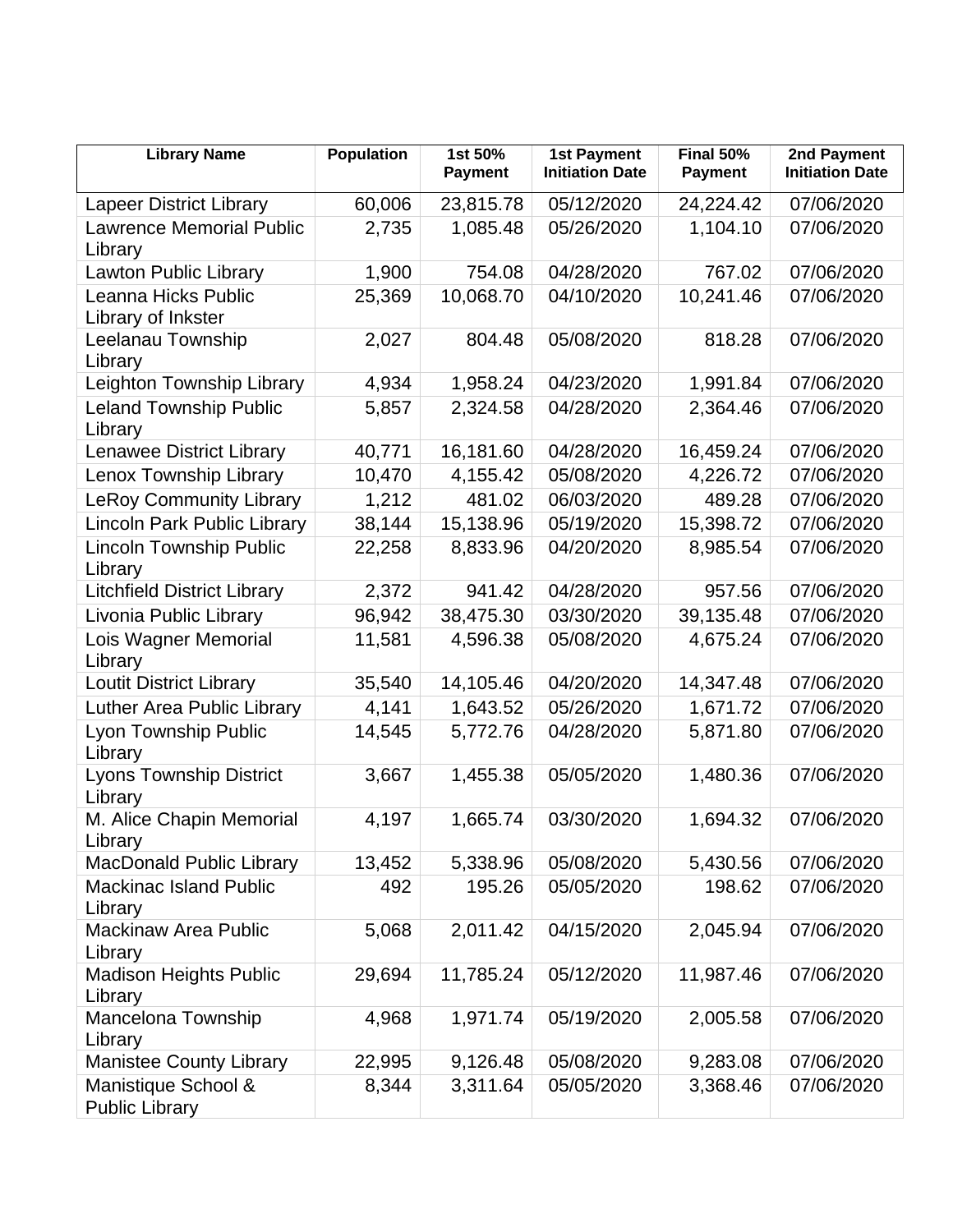| <b>Library Name</b>                                     | <b>Population</b> | 1st 50%<br><b>Payment</b> | <b>1st Payment</b><br><b>Initiation Date</b> | Final 50%<br><b>Payment</b> | 2nd Payment<br><b>Initiation Date</b> |
|---------------------------------------------------------|-------------------|---------------------------|----------------------------------------------|-----------------------------|---------------------------------------|
| <b>Maple Rapids Public</b><br>Library                   | 3,115             | 1,236.30                  | 04/20/2020                                   | 1,257.52                    | 07/06/2020                            |
| Marcellus Township Wood<br><b>Memorial Library</b>      | 4,101             | 1,627.64                  | 04/15/2020                                   | 1,655.56                    | 07/06/2020                            |
| <b>Marlette District Library</b>                        | 5,241             | 2,080.10                  | 03/30/2020                                   | 2,115.78                    | 07/06/2020                            |
| <b>Marshall District Library</b>                        | 14,948            | 5,932.70                  | 05/05/2020                                   | 6,034.50                    | 07/06/2020                            |
| <b>Mason County District</b><br>Library                 | 28,646            | 11,369.30                 | 05/19/2020                                   | 11,564.38                   | 07/06/2020                            |
| <b>Maud Preston Palenske</b><br><b>Memorial Library</b> | 18,393            | 7,299.98                  | 04/20/2020                                   | 7,425.24                    | 07/06/2020                            |
| <b>Mayville District Public</b><br>Library              | 5,160             | 2,047.94                  | 04/23/2020                                   | 2,083.08                    | 07/06/2020                            |
| <b>McBain Community</b><br>Library                      | 5,841             | 2,318.22                  | 04/28/2020                                   | 2,358.00                    | 07/06/2020                            |
| Melvindale Public Library                               | 10,715            | 4,252.66                  | 05/08/2020                                   | 4,325.64                    | 07/06/2020                            |
| <b>Mendon Township Library</b>                          | 4,730             | 1,877.28                  | 04/20/2020                                   | 1,909.50                    | 07/06/2020                            |
| <b>Menominee County</b><br>Library                      | 14,384            | 5,708.86                  | 05/08/2020                                   | 5,806.82                    | 07/06/2020                            |
| <b>Merrill District Library</b>                         | 3,433             | 1,362.52                  | 03/30/2020                                   | 1,385.90                    | 07/06/2020                            |
| Milan Public Library                                    | 17,511            | 6,949.94                  | 04/20/2020                                   | 7,069.18                    | 07/06/2020                            |
| <b>Milford Public Library</b>                           | 15,736            | 6,245.46                  | 03/30/2020                                   | 6,352.62                    | 07/06/2020                            |
| Millington Arbela District<br>Library                   | 7,424             | 2,946.50                  | 05/26/2020                                   | 2,997.06                    | 07/06/2020                            |
| <b>Monroe County Library</b><br>System                  | 149,955           | 59,515.62                 | 05/12/2020                                   | 60,536.82                   | 07/06/2020                            |
| <b>Montmorency County</b><br><b>Public Libraries</b>    | 9,765             | 3,875.62                  | 05/08/2020                                   | 3,942.12                    | 07/06/2020                            |
| <b>Moore Public Library</b>                             | 5,072             | 2,013.02                  | 04/06/2020                                   | 2,047.56                    | 07/06/2020                            |
| Morton Township Public<br>Library                       | 6,634             | 2,632.96                  | 04/15/2020                                   | 2,678.14                    | 07/06/2020                            |
| <b>Mount Clemens Public</b><br>Library                  | 22,857            | 9,071.70                  | 05/05/2020                                   | 9,227.36                    | 07/06/2020                            |
| <b>Mulliken District Library</b>                        | 1,848             | 733.44                    | 04/20/2020                                   | 746.02                      | 07/06/2020                            |
| <b>Munising School Public</b><br>Library                | 9,623             | 3,819.26                  | 05/08/2020                                   | 3,884.80                    | 07/06/2020                            |
| Muskegon Area District<br>Library                       | 105,852           | 42,011.60                 | 04/28/2020                                   | 42,732.44                   | 07/06/2020                            |
| Negaunee Public Library                                 | 7,656             | 3,038.58                  | 04/10/2020                                   | 3,090.72                    | 07/06/2020                            |
| New Buffalo Township<br><b>Public Library</b>           | 5,302             | 2,104.30                  | 04/20/2020                                   | 2,140.40                    | 07/06/2020                            |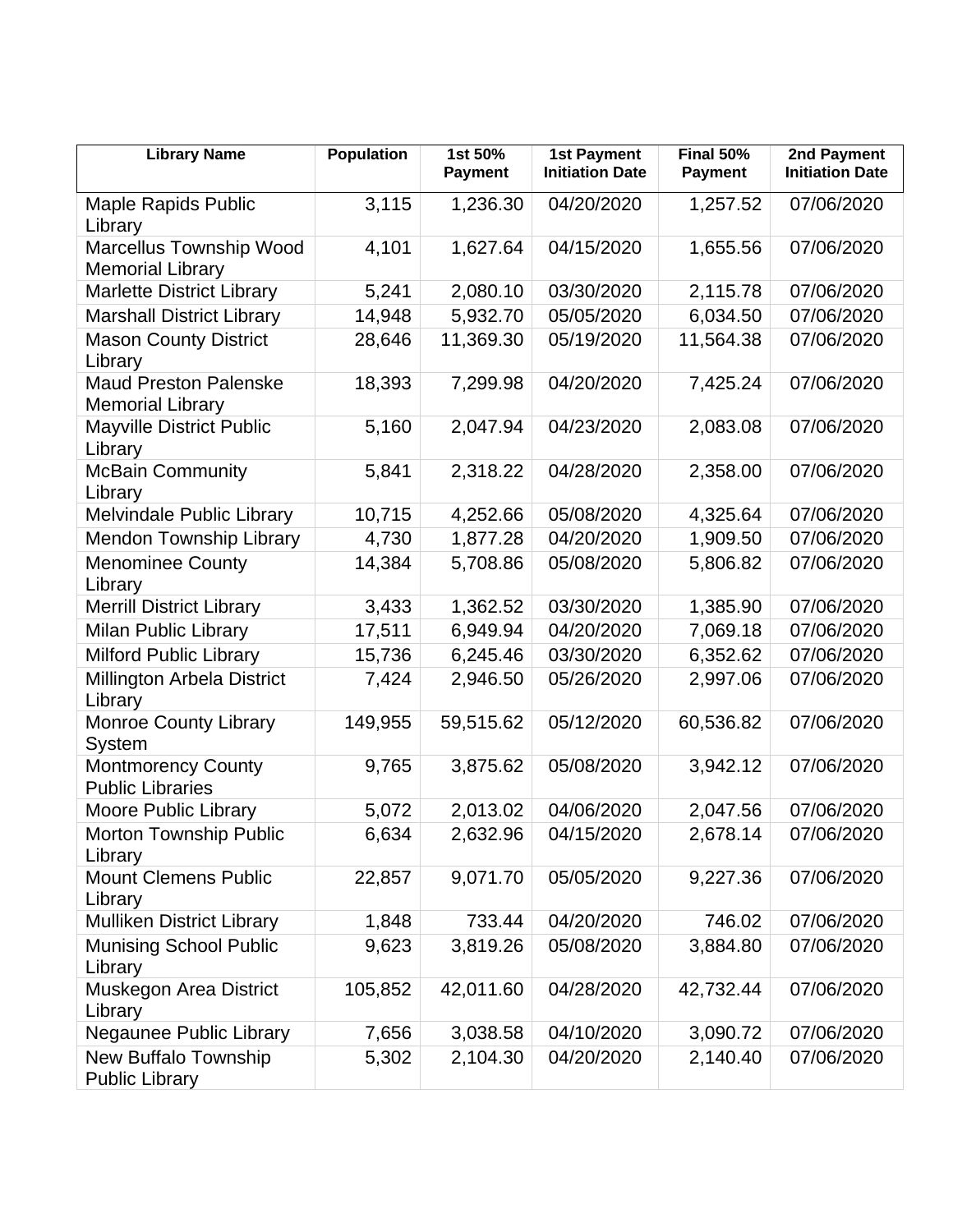| <b>Library Name</b>                                     | <b>Population</b> | 1st 50%<br><b>Payment</b> | <b>1st Payment</b><br><b>Initiation Date</b> | <b>Final 50%</b><br><b>Payment</b> | 2nd Payment<br><b>Initiation Date</b> |
|---------------------------------------------------------|-------------------|---------------------------|----------------------------------------------|------------------------------------|---------------------------------------|
| Newaygo Area District<br>Library                        | 6,834             | 2,712.34                  | 03/25/2020                                   | 2,758.88                           | 07/06/2020                            |
| <b>Niles District Library</b>                           | 25,686            | 10,194.50                 | 04/23/2020                                   | 10,369.42                          | 07/06/2020                            |
| North Adams Community<br><b>Memorial Library</b>        | 4,469             | 1,773.70                  | 04/15/2020                                   | 1,804.12                           | 07/06/2020                            |
| North Branch Township<br>Library                        | 3,645             | 1,446.66                  | 05/19/2020                                   | 1,471.48                           | 07/06/2020                            |
| Northfield Township Area<br>Library                     | 8,354             | 3,315.60                  | 04/15/2020                                   | 3,372.50                           | 07/06/2020                            |
| <b>Northville District Library</b>                      | 34,467            | 13,679.60                 | 05/12/2020                                   | 13,914.32                          | 07/06/2020                            |
| Nottawa Township Library                                | 6,174             | 2,450.38                  | 04/23/2020                                   | 2,492.44                           | 07/06/2020                            |
| Novi Public Library                                     | 55,374            | 21,977.38                 | 04/10/2020                                   | 22,354.48                          | 07/06/2020                            |
| Oak Park Public Library                                 | 29,319            | 11,636.40                 | 05/12/2020                                   | 11,836.08                          | 07/06/2020                            |
| <b>Ogemaw District Library</b>                          | 12,561            | 4,985.32                  | 04/20/2020                                   | 5,070.86                           | 07/06/2020                            |
| <b>Ontonagon Township</b><br>Library                    | 3,679             | 1,460.14                  | 05/08/2020                                   | 1,485.20                           | 07/06/2020                            |
| <b>Orion Township Public</b><br>Library                 | 35,394            | 14,047.52                 | 04/10/2020                                   | 14,288.54                          | 07/06/2020                            |
| <b>Osceola Township School</b><br><b>Public Library</b> | 1,830             | 726.30                    | 05/19/2020                                   | 738.76                             | 07/06/2020                            |
| <b>Oscoda County Library</b>                            | 8,640             | 3,429.12                  | 05/12/2020                                   | 3,487.96                           | 07/06/2020                            |
| <b>Otsego County Library</b>                            | 24,164            | 9,590.44                  | 05/12/2020                                   | 9,755.00                           | 07/06/2020                            |
| <b>Otsego District Public</b><br>Library                | 14,230            | 5,647.74                  | 05/05/2020                                   | 5,744.64                           | 07/06/2020                            |
| <b>Ovid Public Library</b>                              | 5,305             | 2,105.50                  | 04/20/2020                                   | 2,141.62                           | 07/06/2020                            |
| <b>Oxford Public Library</b>                            | 20,526            | 8,146.56                  | 05/05/2020                                   | 8,286.34                           | 07/06/2020                            |
| <b>Parchment Community</b><br>Library                   | 9,969             | 3,956.58                  | 04/28/2020                                   | 4,024.48                           | 07/06/2020                            |
| <b>Pathfinder Community</b><br>Library                  | 6,341             | 2,516.66                  | 05/08/2020                                   | 2,559.86                           | 07/06/2020                            |
| Patmos Library                                          | 7,034             | 2,791.72                  | 04/23/2020                                   | 2,839.62                           | 07/06/2020                            |
| <b>Paw Paw District Library</b>                         | 13,579            | 5,389.36                  | 05/12/2020                                   | 5,481.84                           | 07/06/2020                            |
| <b>Peninsula Community</b><br>Library                   | 5,433             | 2,156.30                  | 05/08/2020                                   | 2,193.30                           | 07/06/2020                            |
| Pentwater Township<br>Library                           | 1,939             | 769.56                    | 04/23/2020                                   | 782.76                             | 07/06/2020                            |
| Pere Marquette District<br>Library                      | 8,833             | 3,505.72                  | 04/20/2020                                   | 3,565.88                           | 07/06/2020                            |
| Peter White Public Library                              | 36,441            | 14,463.06                 | 05/19/2020                                   | 14,711.22                          | 07/06/2020                            |
| <b>Petoskey District Library</b>                        | 16,709            | 6,631.62                  | 04/15/2020                                   | 6,745.42                           | 07/06/2020                            |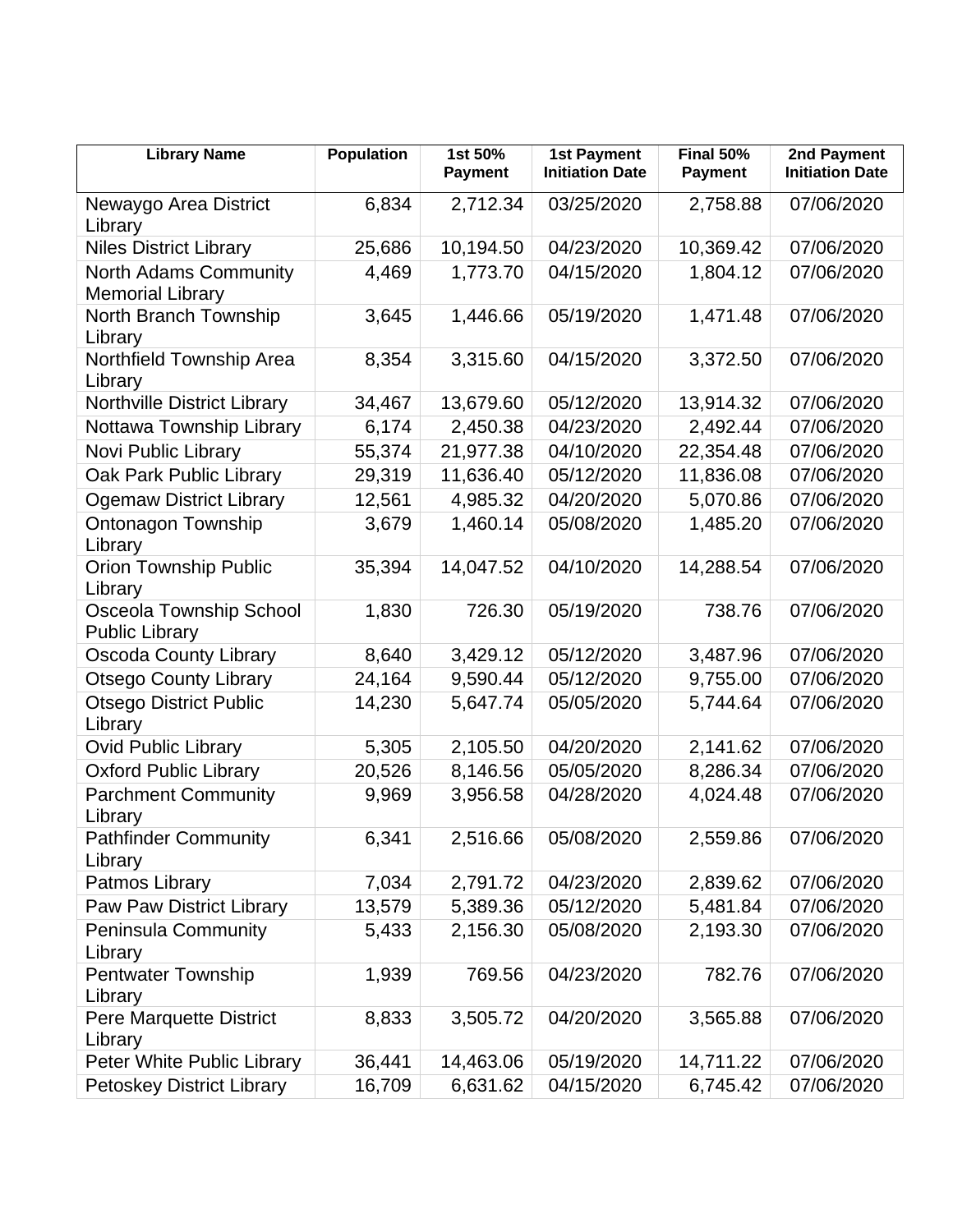| <b>Library Name</b>                                    | <b>Population</b> | 1st 50%<br><b>Payment</b> | <b>1st Payment</b><br><b>Initiation Date</b> | Final 50%<br><b>Payment</b> | 2nd Payment<br><b>Initiation Date</b> |
|--------------------------------------------------------|-------------------|---------------------------|----------------------------------------------|-----------------------------|---------------------------------------|
| <b>Pigeon District Library</b>                         | 6,654             | 2,640.90                  | 05/05/2020                                   | 2,686.20                    | 07/06/2020                            |
| <b>Pinckney Community</b><br><b>Public Library</b>     | 11,503            | 4,565.42                  | 05/05/2020                                   | 4,643.76                    | 07/06/2020                            |
| <b>Pittsford Public Library</b>                        | 4,105             | 1,629.22                  | 04/20/2020                                   | 1,657.18                    | 07/06/2020                            |
| <b>Plymouth District Library</b>                       | 36,656            | 14,548.38                 | 05/19/2020                                   | 14,798.02                   | 07/06/2020                            |
| Pontiac Public Library                                 | 59,515            | 23,620.90                 | 05/12/2020                                   | 24,026.20                   | 07/06/2020                            |
| Port Austin Township<br>Library                        | 5,033             | 1,997.54                  | 04/06/2020                                   | 2,031.82                    | 07/06/2020                            |
| <b>Portage District Library</b>                        | 52,170            | 20,705.74                 | 05/08/2020                                   | 21,061.02                   | 07/06/2020                            |
| <b>Portage Lake District</b><br>Library                | 19,629            | 7,790.54                  | 04/23/2020                                   | 7,924.22                    | 07/06/2020                            |
| <b>Portland District Library</b>                       | 13,912            | 5,521.52                  | 05/19/2020                                   | 5,616.26                    | 07/06/2020                            |
| Potterville-Benton<br><b>Township District Library</b> | 5,413             | 2,148.36                  | 04/10/2020                                   | 2,185.22                    | 07/06/2020                            |
| <b>Presque Isle District</b><br>Library                | 14,878            | 5,904.92                  | 04/20/2020                                   | 6,006.24                    | 07/06/2020                            |
| <b>Public Libraries of</b><br>Saginaw                  | 124,690           | 49,488.20                 | 04/06/2020                                   | 50,337.34                   | 07/06/2020                            |
| <b>Putnam District Library</b>                         | 6,847             | 2,717.50                  | 04/10/2020                                   | 2,764.12                    | 07/06/2020                            |
| <b>Rauchholz Memorial</b><br>Library                   | 6,240             | 2,476.58                  | 03/25/2020                                   | 2,519.08                    | 07/06/2020                            |
| Rawson Memorial Library                                | 8,891             | 3,528.74                  | 04/28/2020                                   | 3,589.28                    | 07/06/2020                            |
| Ray Township Public<br>Library                         | 3,739             | 1,483.96                  | 04/23/2020                                   | 1,509.42                    | 07/06/2020                            |
| <b>Reading Community</b><br>Library                    | 5,376             | 2,133.68                  | 04/15/2020                                   | 2,170.28                    | 07/06/2020                            |
| <b>Redford Township District</b><br>Library            | 48,362            | 19,194.38                 | 05/05/2020                                   | 19,523.72                   | 07/06/2020                            |
| <b>Reed City Area District</b><br>Library              | 8,543             | 3,390.62                  | 05/08/2020                                   | 3,448.80                    | 07/06/2020                            |
| <b>Reese Unity District</b><br>Library                 | 5,523             | 2,192.02                  | 04/10/2020                                   | 2,229.62                    | 07/06/2020                            |
| Republic-Michigamme<br><b>Public Library</b>           | 1,508             | 598.50                    | 05/08/2020                                   | 608.76                      | 07/06/2020                            |
| <b>Richfield Township Public</b><br>Library            | 3,731             | 1,480.78                  | 04/15/2020                                   | 1,506.20                    | 07/06/2020                            |
| <b>Richland Community</b><br>Library                   | 7,580             | 3,008.42                  | 06/03/2020                                   | 3,060.04                    | 07/06/2020                            |
| <b>Richland Township Library</b>                       | 3,674             | 1,458.16                  | 04/10/2020                                   | 1,483.18                    | 07/06/2020                            |
| <b>Richmond Township</b><br>Library                    | 882               | 350.04                    | 05/08/2020                                   | 356.06                      | 07/06/2020                            |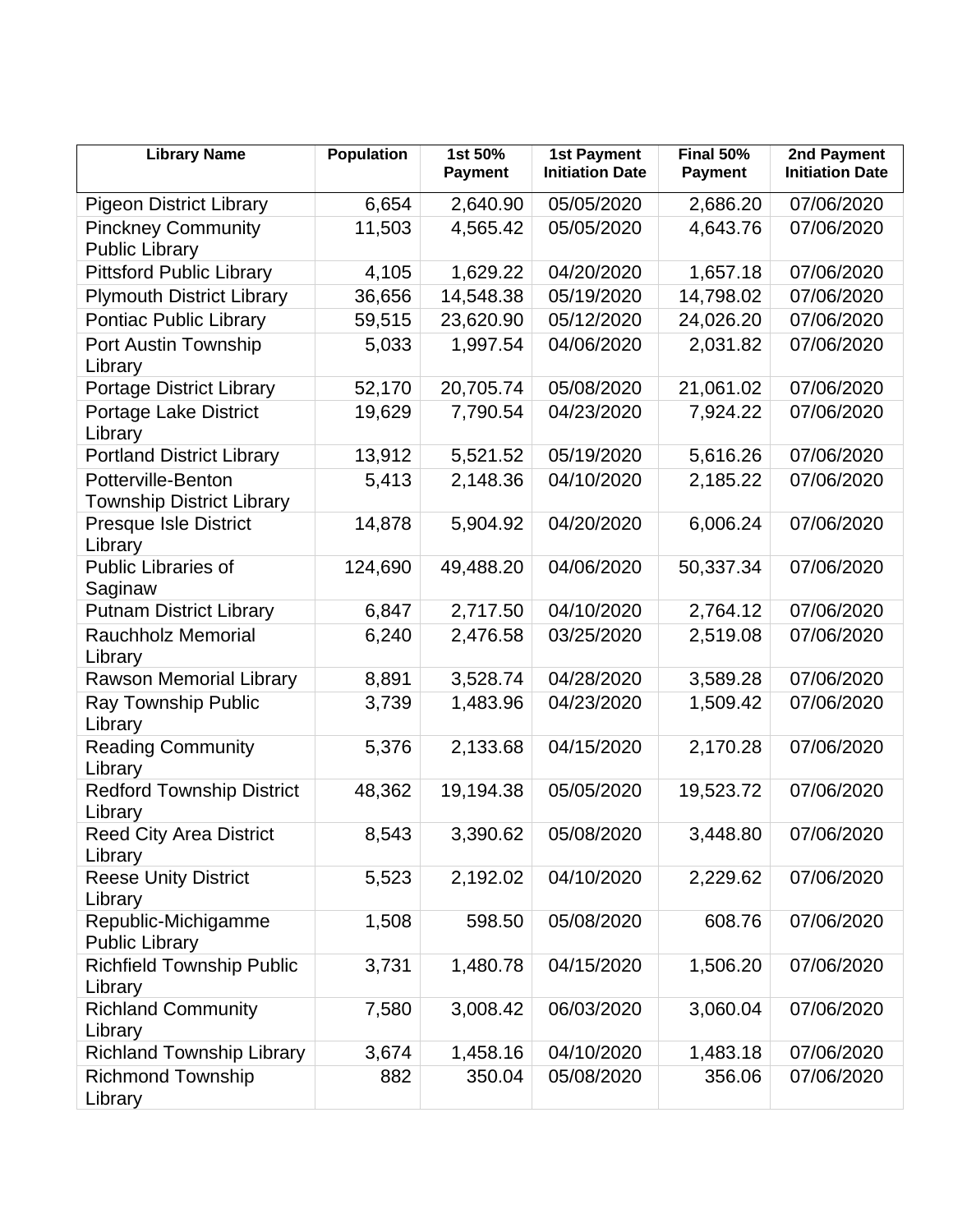| <b>Library Name</b>                                    | <b>Population</b> | 1st 50%<br><b>Payment</b> | <b>1st Payment</b><br><b>Initiation Date</b> | Final 50%<br><b>Payment</b> | 2nd Payment<br><b>Initiation Date</b> |
|--------------------------------------------------------|-------------------|---------------------------|----------------------------------------------|-----------------------------|---------------------------------------|
| <b>River Rapids District</b><br>Library                | 4,659             | 1,849.10                  | 04/15/2020                                   | 1,880.82                    | 07/06/2020                            |
| <b>River Rouge Public</b><br>Library                   | 7,903             | 3,136.62                  | 05/12/2020                                   | 3,190.44                    | 07/06/2020                            |
| <b>Riverview Public Library</b>                        | 12,486            | 4,955.56                  | 04/23/2020                                   | 5,040.58                    | 07/06/2020                            |
| <b>Rochester Hills Public</b><br>Library               | 100,485           | 39,881.48                 | 05/08/2020                                   | 40,565.78                   | 07/06/2020                            |
| <b>Romeo District Library</b>                          | 33,839            | 13,430.36                 | 04/15/2020                                   | 13,660.80                   | 07/06/2020                            |
| Romulus Public Library                                 | 39,868            | 15,823.20                 | 05/08/2020                                   | 16,094.70                   | 07/06/2020                            |
| <b>Roscommon Area District</b><br>Library              | 6,295             | 2,498.42                  | 03/30/2020                                   | 2,541.28                    | 07/06/2020                            |
| Roseville Public Library                               | 47,299            | 18,772.50                 | 04/20/2020                                   | 19,094.60                   | 07/06/2020                            |
| Royal Oak Public Library                               | 57,236            | 22,716.38                 | 04/20/2020                                   | 23,106.16                   | 07/06/2020                            |
| Royal Oak Township<br><b>Public Library</b>            | 2,419             | 960.06                    | 05/08/2020                                   | 976.54                      | 07/06/2020                            |
| <b>Ruth Hughes Memorial</b><br><b>District Library</b> | 11,480            | 4,556.28                  | 04/10/2020                                   | 4,634.46                    | 07/06/2020                            |
| <b>Saint Charles District</b><br>Library               | 7,798             | 3,094.94                  | 04/06/2020                                   | 3,148.04                    | 07/06/2020                            |
| <b>Saint Clair County Library</b><br><b>System</b>     | 160,312           | 63,626.22                 | 05/19/2020                                   | 64,717.94                   | 07/06/2020                            |
| <b>Saint Clair Shores Public</b><br>Library            | 59,715            | 23,700.28                 | 04/23/2020                                   | 24,106.94                   | 07/06/2020                            |
| Saint Ignace Public<br>Library                         | 4,434             | 1,759.80                  | 04/28/2020                                   | 1,790.00                    | 07/06/2020                            |
| Salem Township Library                                 | 7,357             | 2,919.90                  | 04/10/2020                                   | 2,970.02                    | 07/06/2020                            |
| Salem-South Lyon                                       | 16,753            | 6,649.08                  | 04/23/2020                                   | 6,763.18                    | 07/06/2020                            |
| <b>Saline District Library</b>                         | 26,376            | 10,468.36                 | 05/19/2020                                   | 10,647.98                   | 07/06/2020                            |
| <b>Sandusky District Library</b>                       | 7,103             | 2,819.10                  | 04/06/2020                                   | 2,867.48                    | 07/06/2020                            |
| <b>Sanilac District Library</b>                        | 4,375             | 1,736.38                  | 03/30/2020                                   | 1,766.18                    | 07/06/2020                            |
| <b>Saranac Clarksville</b><br><b>District Library</b>  | 10,017            | 3,975.64                  | 04/10/2020                                   | 4,043.86                    | 07/06/2020                            |
| Saugatuck-Douglas<br><b>District Library</b>           | 5,101             | 2,024.52                  | 04/15/2020                                   | 2,059.26                    | 07/06/2020                            |
| <b>Schoolcraft Community</b><br>Library                | 3,775             | 1,498.24                  | 04/10/2020                                   | 1,523.96                    | 07/06/2020                            |
| <b>Schultz-Holmes Memorial</b><br>Library              | 7,272             | 2,886.18                  | 03/25/2020                                   | 2,935.70                    | 07/06/2020                            |
| <b>Sebewaing Township</b><br>Library                   | 4,038             | 1,602.64                  | 04/20/2020                                   | 1,630.14                    | 07/06/2020                            |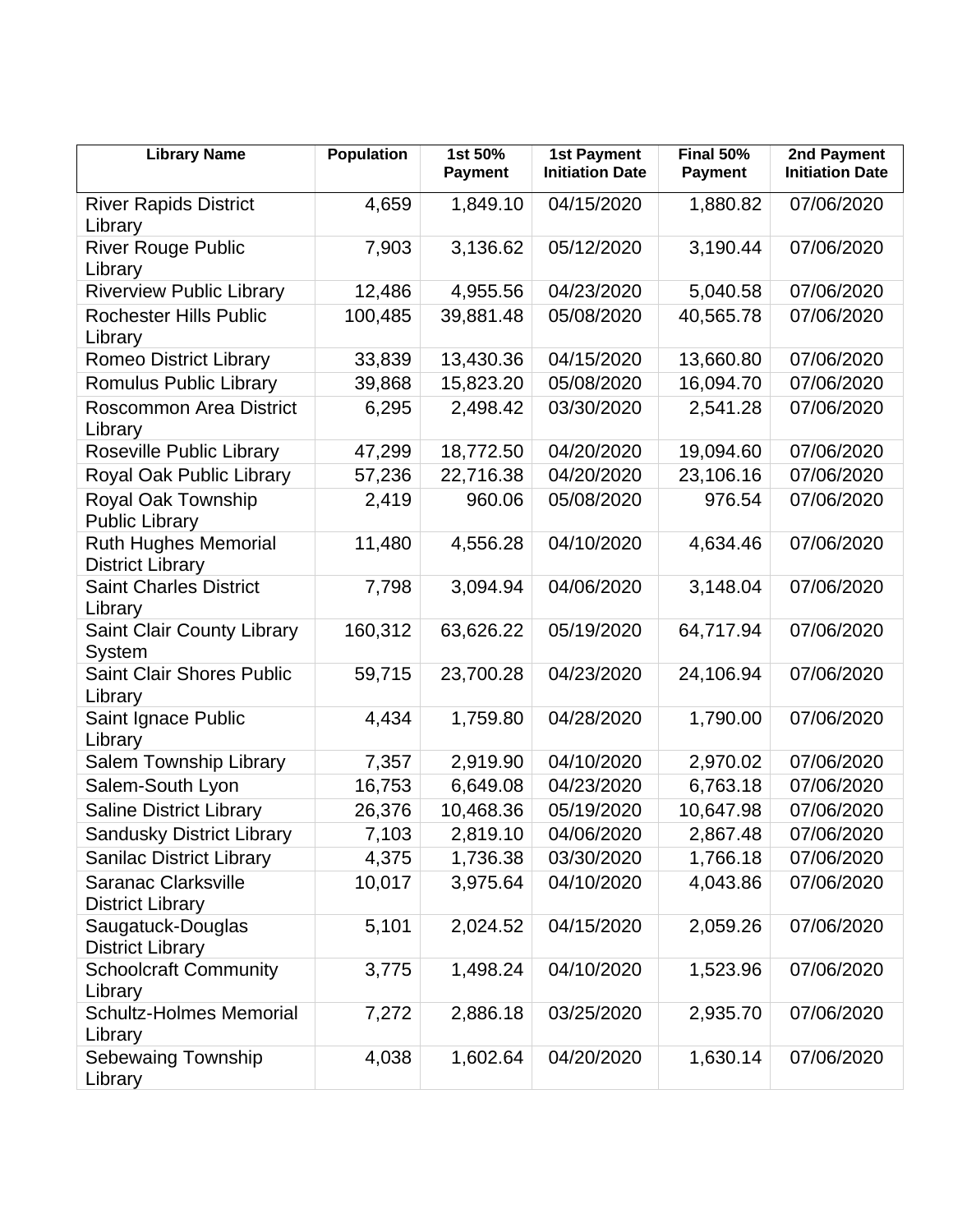| <b>Library Name</b>                            | Population | 1st 50%<br><b>Payment</b> | <b>1st Payment</b><br><b>Initiation Date</b> | <b>Final 50%</b><br><b>Payment</b> | 2nd Payment<br><b>Initiation Date</b> |
|------------------------------------------------|------------|---------------------------|----------------------------------------------|------------------------------------|---------------------------------------|
| Seville Township Public<br>Library             | 3,138      | 1,245.44                  | 05/12/2020                                   | 1,266.80                           | 07/06/2020                            |
| <b>Shelby Area District</b><br>Library         | 11,377     | 4,515.40                  | 05/12/2020                                   | 4,592.88                           | 07/06/2020                            |
| <b>Shelby Township Library</b>                 | 73,804     | 29,292.06                 | 04/06/2020                                   | 29,794.66                          | 07/06/2020                            |
| <b>Sherman Township</b><br>Library             | 5,635      | 2,236.46                  | 05/08/2020                                   | 2,274.84                           | 07/06/2020                            |
| <b>Shiawassee District</b><br>Library          | 27,920     | 11,081.16                 | 04/10/2020                                   | 11,271.30                          | 07/06/2020                            |
| <b>Sleeper Public Library</b>                  | 3,428      | 1,360.52                  | 03/30/2020                                   | 1,383.88                           | 07/06/2020                            |
| <b>Sodus Township Library</b>                  | 1,932      | 766.78                    | 05/08/2020                                   | 779.94                             | 07/06/2020                            |
| South Haven Memorial<br>Library                | 8,386      | 3,328.30                  | 05/08/2020                                   | 3,385.42                           | 07/06/2020                            |
| Southfield Public Library                      | 75,814     | 30,089.80                 | 05/12/2020                                   | 30,606.10                          | 07/06/2020                            |
| Southgate Veterans<br><b>Memorial Library</b>  | 30,047     | 11,925.34                 | 04/28/2020                                   | 12,129.96                          | 07/06/2020                            |
| Sparta Carnegie Township<br>Library            | 9,110      | 3,615.66                  | 04/15/2020                                   | 3,677.70                           | 07/06/2020                            |
| <b>Spies Public Library</b>                    | 9,645      | 3,828.00                  | 03/30/2020                                   | 3,893.68                           | 07/06/2020                            |
| <b>Spring Lake District</b><br>Library         | 18,260     | 7,247.20                  | 05/12/2020                                   | 7,371.56                           | 07/06/2020                            |
| <b>Springfield Township</b><br>Library         | 13,940     | 5,532.64                  | 05/08/2020                                   | 5,627.56                           | 07/06/2020                            |
| <b>Stair District Library</b>                  | 4,046      | 1,605.80                  | 04/28/2020                                   | 1,633.36                           | 07/06/2020                            |
| <b>Sterling Heights Public</b><br>Library      | 129,699    | 51,476.22                 | 03/30/2020                                   | 52,359.48                          | 07/06/2020                            |
| <b>Sturgis District Library</b>                | 17,937     | 7,119.00                  | 05/19/2020                                   | 7,241.16                           | 07/06/2020                            |
| <b>Sunfield District Library</b>               | 2,387      | 947.36                    | 04/10/2020                                   | 963.62                             | 07/06/2020                            |
| <b>Superior District Library</b>               | 43,031     | 17,078.56                 | 04/28/2020                                   | 17,371.60                          | 07/06/2020                            |
| <b>Surrey Township Public</b><br>Library       | 9,301      | 3,691.46                  | 03/25/2020                                   | 3,754.80                           | 07/06/2020                            |
| Suttons Bay-Bingham<br><b>District Library</b> | 5,479      | 2,174.56                  | 05/12/2020                                   | 2,211.86                           | 07/06/2020                            |
| Tahquamenon Area Public<br>Library             | 7,851      | 3,115.98                  | 05/19/2020                                   | 3,169.44                           | 07/06/2020                            |
| <b>Tamarack District Library</b>               | 10,250     | 4,068.12                  | 05/05/2020                                   | 4,137.92                           | 07/06/2020                            |
| <b>Taylor Community Library</b>                | 63,131     | 25,056.06                 | 04/20/2020                                   | 25,485.98                          | 07/06/2020                            |
| <b>Taymouth Township</b><br>Library            | 6,680      | 2,651.22                  | 04/20/2020                                   | 2,696.70                           | 07/06/2020                            |
| <b>Tecumseh District Library</b>               | 18,134     | 7,197.20                  | 04/23/2020                                   | 7,320.68                           | 07/06/2020                            |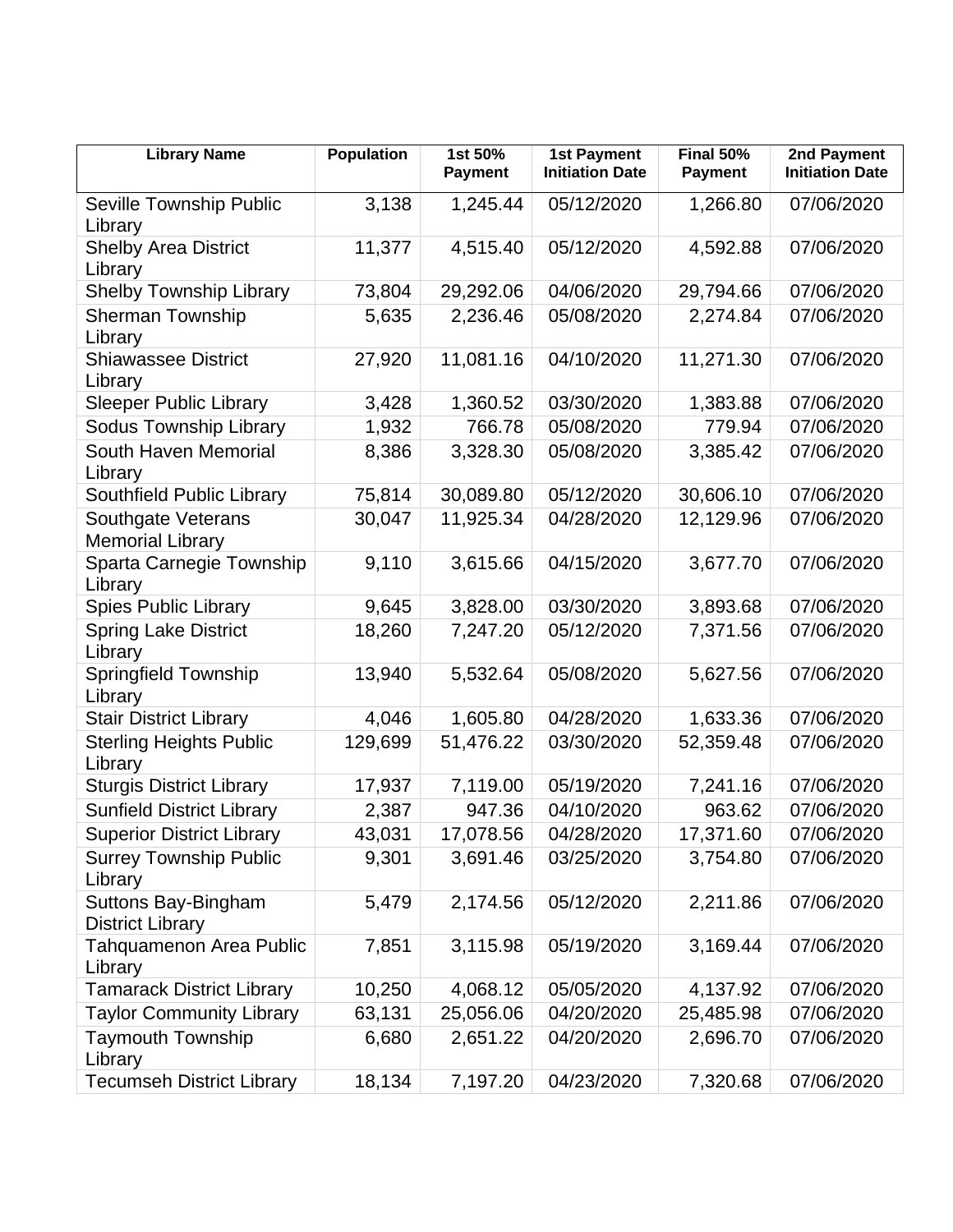| <b>Library Name</b>                                          | <b>Population</b> | 1st 50%<br><b>Payment</b> | <b>1st Payment</b><br><b>Initiation Date</b> | <b>Final 50%</b><br><b>Payment</b> | 2nd Payment<br><b>Initiation Date</b> |
|--------------------------------------------------------------|-------------------|---------------------------|----------------------------------------------|------------------------------------|---------------------------------------|
| <b>Tekonsha Township</b><br><b>Public Library</b>            | 1,873             | 743.36                    | 04/28/2020                                   | 756.12                             | 07/06/2020                            |
| Theodore A. Cutler<br><b>Memorial Library</b>                | 10,662            | 4,231.64                  | 04/20/2020                                   | 4,304.24                           | 07/06/2020                            |
| Thomas E. Fleschner<br><b>Memorial Library</b>               | 6,033             | 2,394.42                  | 04/20/2020                                   | 2,435.52                           | 07/06/2020                            |
| <b>Thomas Township Library</b>                               | 11,985            | 4,756.72                  | 05/12/2020                                   | 4,838.34                           | 07/06/2020                            |
| <b>Thompson Home Public</b><br>Library                       | 8,147             | 3,233.46                  | 03/30/2020                                   | 3,288.94                           | 07/06/2020                            |
| Thornapple Kellogg<br><b>School and Community</b><br>Library | 15,497            | 6,150.60                  | 05/12/2020                                   | 6,256.12                           | 07/06/2020                            |
| Three Oaks Township<br><b>Public Library</b>                 | 4,576             | 1,816.16                  | 04/15/2020                                   | 1,847.32                           | 07/06/2020                            |
| <b>Three Rivers Public</b><br>Library                        | 14,253            | 5,656.86                  | 04/28/2020                                   | 5,753.92                           | 07/06/2020                            |
| Timothy C. Hauenstein<br>Reynolds Township<br>Library        | 9,714             | 3,855.38                  | 05/19/2020                                   | 3,921.54                           | 07/06/2020                            |
| Topinabee Public Library                                     | 1,312             | 520.70                    | 04/06/2020                                   | 529.64                             | 07/06/2020                            |
| <b>Traverse Area District</b><br>Library                     | 97,396            | 38,655.48                 | 05/05/2020                                   | 39,318.76                          | 07/06/2020                            |
| <b>Trenton Veteran's</b><br><b>Memorial Library</b>          | 72,726            | 28,864.22                 | 04/28/2020                                   | 29,359.48                          | 07/06/2020                            |
| <b>Troy Public Library</b>                                   | 80,980            | 32,140.14                 | 04/15/2020                                   | 32,691.62                          | 07/06/2020                            |
| <b>Utica Public Library</b>                                  | 4,757             | 1,888.00                  | 05/12/2020                                   | 1,920.40                           | 07/06/2020                            |
| Van Buren District Library                                   | 44,265            | 17,568.32                 | 04/15/2020                                   | 17,869.78                          | 07/06/2020                            |
| <b>Vermontville Township</b><br>Library                      | 3,895             | 1,545.88                  | 04/15/2020                                   | 1,572.40                           | 07/06/2020                            |
| Vernon District Public<br>Library                            | 4,614             | 1,831.24                  | 05/05/2020                                   | 1,862.66                           | 07/06/2020                            |
| <b>Vicksburg District Library</b>                            | 12,238            | 4,857.12                  | 04/06/2020                                   | 4,940.48                           | 07/06/2020                            |
| <b>Wakefield Public Library</b>                              | 2,156             | 855.68                    | 05/08/2020                                   | 870.36                             | 07/06/2020                            |
| <b>Waldron District Library</b>                              | 2,475             | 982.30                    | 04/15/2020                                   | 999.14                             | 07/06/2020                            |
| <b>Walkerville Public/School</b><br>Library                  | 1,926             | 764.40                    | 05/26/2020                                   | 777.52                             | 07/06/2020                            |
| <b>Walled Lake City Library</b>                              | 6,999             | 2,777.82                  | 05/08/2020                                   | 2,825.48                           | 07/06/2020                            |
| <b>Walton Erickson Public</b><br>Library                     | 9,514             | 3,776.00                  | 04/28/2020                                   | 3,840.80                           | 07/06/2020                            |
| <b>Warren Public Library</b>                                 | 134,056           | 53,205.48                 | 05/19/2020                                   | 54,118.40                          | 07/06/2020                            |